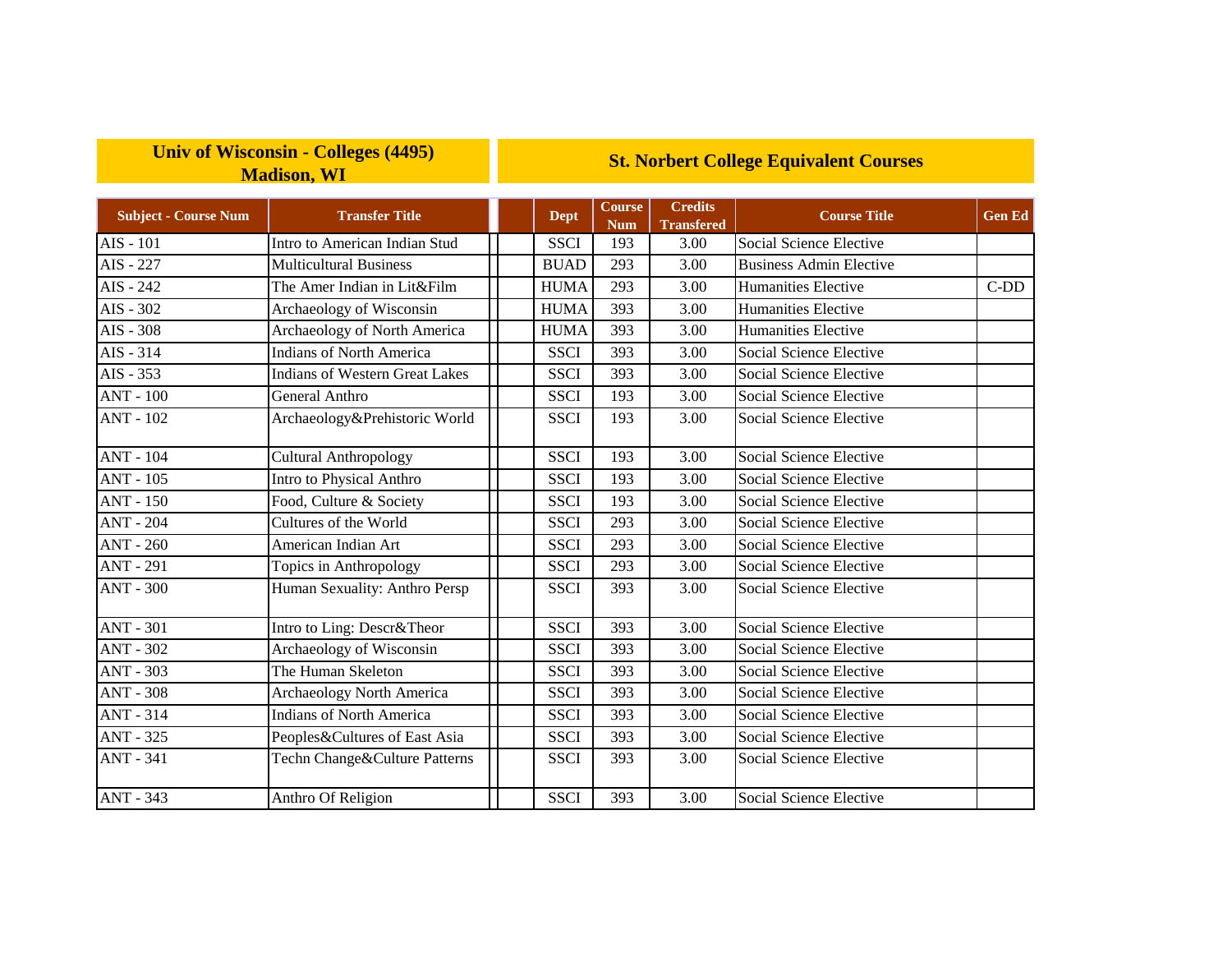| <b>ANT - 350</b> | Intro-Med Anthro: Illness&Heal        | <b>SSCI</b> | 393 | 3.00              | Social Science Elective         |        |
|------------------|---------------------------------------|-------------|-----|-------------------|---------------------------------|--------|
| <b>ANT - 353</b> | <b>Indians of Western Great Lakes</b> | <b>SSCI</b> | 393 | 3.00              | <b>Social Science Elective</b>  |        |
| <b>ANT - 370</b> | Archaeology Field School              | <b>SSCI</b> | 393 | 1.00              | <b>Social Science Elective</b>  |        |
| $ART - 100$      | Art Introduction                      | <b>ART</b>  | 193 | 3.00              | Art Elective                    |        |
| <b>ART - 101</b> | <b>Introduction to Drawing</b>        | <b>ART</b>  | 134 | 3.00              | <b>Basic Drawing</b>            |        |
| <b>ART - 103</b> | Drawing II                            | <b>ART</b>  | 193 | 3.00              | Art Elective                    |        |
| <b>ART - 112</b> | Three-Dimensional Design              | <b>ART</b>  | 193 | 3.00              | Art Elective                    |        |
| <b>ART</b> - 121 | Introduction to Painting              | <b>ART</b>  | 240 | 3.00              | <b>Introductory Painting</b>    |        |
| <b>ART - 122</b> | Watercolor                            | <b>ART</b>  | 193 | 3.00              | <b>Art Elective</b>             |        |
| <b>ART - 125</b> | Oil Painting                          | <b>ART</b>  | 193 | 3.00              | Art Elective                    |        |
| <b>ART - 131</b> | Introduction to Sculpture             | <b>ART</b>  | 224 | 3.00              | <b>Introductory Sculpture</b>   |        |
| <b>ART</b> - 141 | <b>Introduction to Printmaking</b>    | <b>ART</b>  | 230 | 3.00              | <b>Introductory Printmaking</b> |        |
| <b>ART - 154</b> | <b>Introduction to Ceramics</b>       | <b>ART</b>  | 193 | 3.00              | Art Elective                    |        |
| <b>ART - 170</b> | <b>Introduction to Crafts</b>         | <b>ART</b>  | 193 | 3.00              | Art Elective                    |        |
| ART - 175        | World of Art                          | <b>ART</b>  | 193 | 3.00              | Art Elective                    |        |
| <b>ART - 180</b> | The Artist & Visual Arts              | <b>ART</b>  | 193 | 3.00              | Art Elective                    |        |
| <b>ART - 181</b> | Survey: Ancient & Medieval Art        | <b>ART</b>  | 193 | 3.00              | Art Elective                    | $C-WT$ |
| <b>ART - 185</b> | Renaissance Art                       | <b>ART</b>  | 193 | 3.00              | Art Elective                    |        |
| <b>ART - 187</b> | Survey: Modern Art                    | <b>ART</b>  | 193 | 3.00              | Art Elective                    |        |
| <b>ART - 188</b> | Survey: Modern Architect& Design      | <b>ART</b>  | 193 | 3.00              | Art Elective                    | $C-WT$ |
| $ART - 201$      | Introduction to Life Drawing          | <b>ART</b>  | 293 | 3.00              | Art Elective                    |        |
| <b>ART - 202</b> | <b>Intermediate Life Drawing</b>      | <b>ART</b>  | 293 | 3.00              | Art Elective                    |        |
| $ART - 211$      | Two-Dimensional Design II             | <b>ART</b>  | 293 | 3.00              | Art Elective                    |        |
| <b>ART - 212</b> | Three-Dimensional Design II           | <b>ART</b>  | 293 | 3.00              | Art Elective                    |        |
| $ART - 216$      | Digital Imaging & Design              | <b>ART</b>  | 293 | 3.00              | Art Elective                    |        |
| <b>ART - 222</b> | Intermediate Watercolor               | <b>ART</b>  | 293 | 3.00              | Art Elective                    |        |
| <b>ART - 225</b> | Intermediate Oil Painting             | <b>ART</b>  | 293 | 3.00              | Art Elective                    |        |
| <b>ART - 231</b> | <b>Intermediate Sculpture</b>         | <b>ART</b>  | 293 | $\overline{3.00}$ | Art Elective                    |        |
| <b>ART - 241</b> | Lithography                           | <b>ART</b>  | 293 | 3.00              | Art Elective                    |        |
| $ART - 243$      | Intaglio                              | <b>ART</b>  | 293 | 3.00              | Art Elective                    |        |
| <b>ART - 245</b> | Serigraphy                            | <b>ART</b>  | 293 | 3.00              | Art Elective                    |        |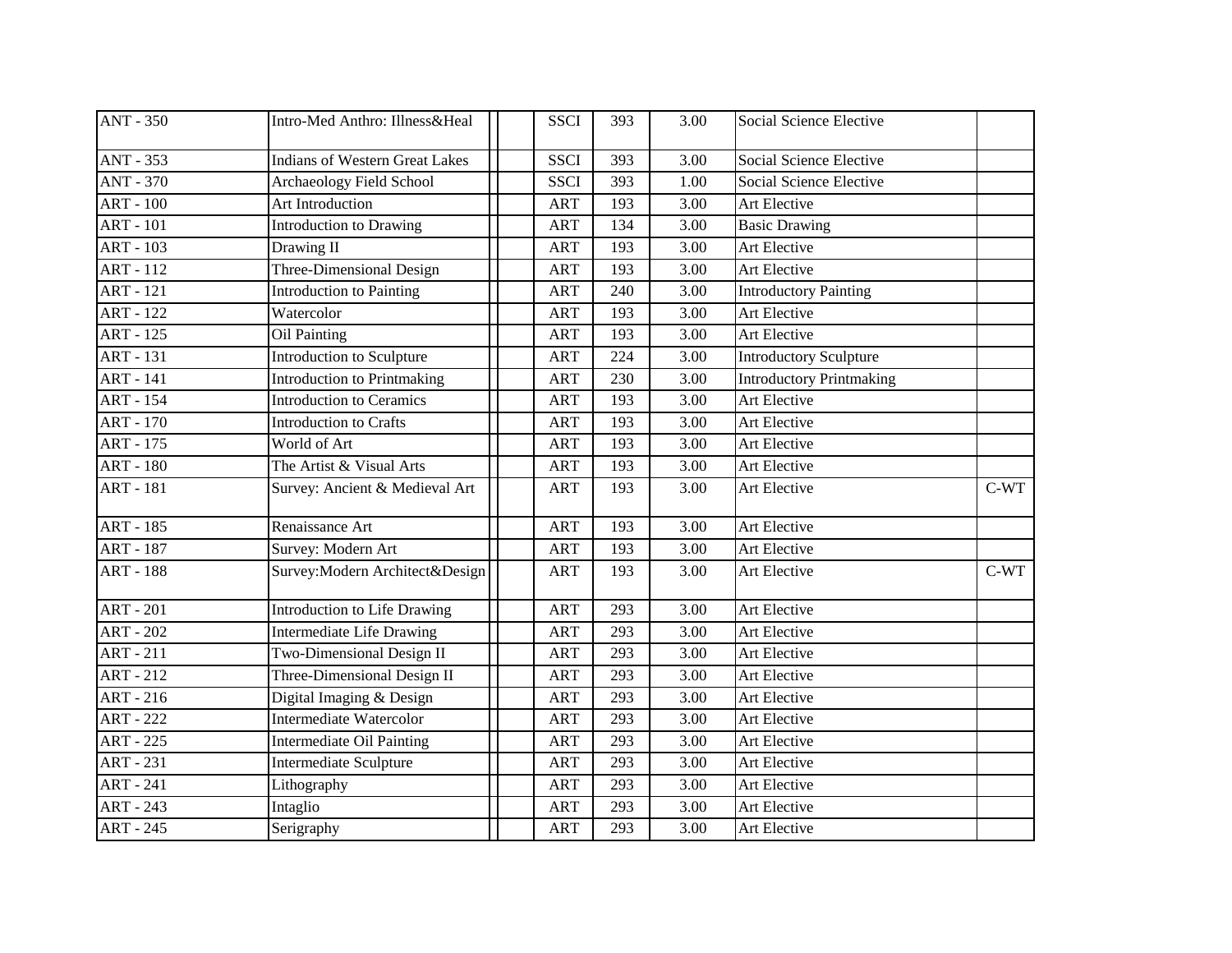| <b>ART - 247</b> | <b>Relief Printing</b>                | <b>ART</b>  | 293 | 3.00 | Art Elective                 |        |
|------------------|---------------------------------------|-------------|-----|------|------------------------------|--------|
| <b>ART - 254</b> | <b>Intermediate Ceramics</b>          | <b>ART</b>  | 293 | 3.00 | Art Elective                 |        |
| <b>ART - 255</b> | Ceramics II                           | <b>ART</b>  | 293 | 3.00 | Art Elective                 |        |
| <b>ART - 290</b> | Women in the Arts                     | <b>ART</b>  | 293 | 3.00 | Art Elective                 |        |
| <b>ART - 291</b> | <b>Special Topics</b>                 | <b>ART</b>  | 293 | 1.00 | Art Elective                 |        |
| <b>ART - 299</b> | <b>Independent Study</b>              | <b>ART</b>  | 293 | 1.00 | Art Elective                 |        |
| <b>AST - 100</b> | Survey of Astronomy                   | <b>PHYS</b> | 193 | 3.00 | Physics Elective             |        |
| AST - 101        | Observational Astronomy               | <b>PHYS</b> | 193 | 1.00 | Physics Elective             |        |
| AST - 105        | The Solar System                      | <b>PHYS</b> | 193 | 3.00 | Physics Elective             |        |
| AST - 200        | <b>General Astronomy</b>              | <b>PHYS</b> | 141 | 4.00 | Astronomy +L                 | $C-PN$ |
| AST - 291        | Topics in Astronomy                   | <b>PHYS</b> | 293 | 1.00 | Physics Elective             |        |
| AST - 299        | Independent Study in Astronomy        | <b>PHYS</b> | 293 | 1.00 | Physics Elective             |        |
| <b>BAC</b> - 299 | Reading&Research Microbiology         | <b>BIOL</b> | 293 | 1.00 | <b>Biology Elective</b>      |        |
| <b>BIO - 101</b> | Concepts of Biology                   | <b>BIOL</b> | 105 | 5.00 | Human Biology and Society +L | $C-PN$ |
| <b>BIO - 103</b> | Human Environmental Biology           | <b>BIOL</b> | 193 | 3.00 | <b>Biology Elective</b>      |        |
| <b>BIO - 107</b> | <b>Biol Aspets/Consv of Ntrl Rsrc</b> | <b>BIOL</b> | 193 | 3.00 | <b>Biology Elective</b>      |        |
| <b>BIO - 130</b> | <b>Biology of Women</b>               | <b>BIOL</b> | 193 | 3.00 | <b>Biology Elective</b>      |        |
| <b>BIO</b> - 141 | Heredity                              | <b>BIOL</b> | 193 | 3.00 | <b>Biology Elective</b>      |        |
| $BIO - 160$      | Heredity                              | <b>BIOL</b> | 193 | 3.00 | <b>Biology Elective</b>      |        |
| <b>BIO - 162</b> | <b>General Botany</b>                 | <b>BIOL</b> | 193 | 5.00 | <b>Biology Elective</b>      |        |
| <b>BIO</b> - 171 | <b>Animal Biology</b>                 | <b>BIOL</b> | 121 | 5.00 | General Biology 2+L          | $C-PN$ |
| <b>BIO - 180</b> | Intro to Human Biology                | <b>BIOL</b> | 193 | 3.00 | <b>Biology Elective</b>      |        |
| <b>BIO - 182</b> | Human Anat & Physiology               | <b>BIOL</b> | 193 | 3.00 | <b>Biology Elective</b>      |        |
| <b>BIO - 190</b> | Intro to Environmental Science        | <b>BIOL</b> | 193 | 3.00 | <b>Biology Elective</b>      |        |
| <b>BIO - 191</b> | <b>Environmental Science</b>          | <b>BIOL</b> | 193 | 3.00 | <b>Biology Elective</b>      |        |
| <b>BIO</b> - 211 | Genetics                              | <b>BIOL</b> | 244 | 3.00 | Genetics +L                  |        |
| <b>BIO - 281</b> | <b>Human Physiology</b>               | <b>BIOL</b> | 293 | 5.00 | <b>Biology Elective</b>      |        |
| <b>BOT</b> - 130 | <b>General Botany</b>                 | <b>BIOL</b> | 201 | 5.00 | Botany +L                    |        |
| <b>BOT - 202</b> | Dendrology                            | <b>BIOL</b> | 293 | 3.00 | <b>Biology Elective</b>      |        |
| <b>BOT - 240</b> | Plants & Civilization                 | <b>BIOL</b> | 293 | 2.00 | <b>Biology Elective</b>      |        |
| <b>BOT</b> - 291 | Special Topics in Botany              | <b>BIOL</b> | 293 | 1.00 | <b>Biology Elective</b>      |        |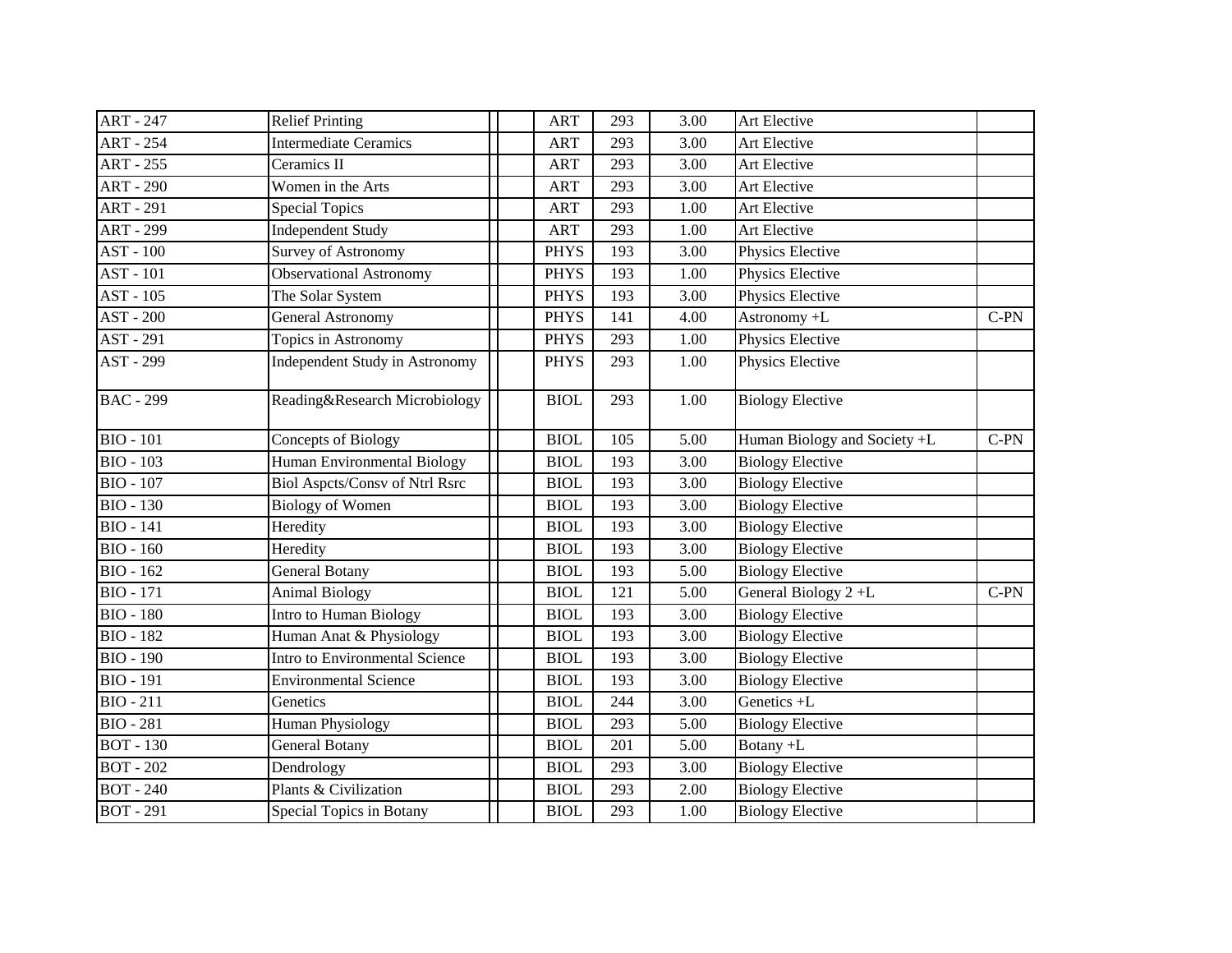| <b>BOT - 299</b> | Reading & Research in Botany            | <b>BIOL</b> | 293 | 1.00 | <b>Biology Elective</b>            |        |
|------------------|-----------------------------------------|-------------|-----|------|------------------------------------|--------|
| <b>BUS</b> - 101 | Intro to Business                       | <b>BUAD</b> | 193 | 3.00 | <b>Business Admin Elective</b>     |        |
| <b>BUS</b> - 110 | <b>Personal Finance</b>                 | <b>BUAD</b> | 193 | 3.00 | <b>Business Admin Elective</b>     |        |
| <b>BUS</b> - 194 | Career & Life Planning                  | <b>BUAD</b> | 193 | 2.00 | <b>Business Admin Elective</b>     |        |
| <b>BUS</b> - 201 | Intro Accounting                        | <b>ACCT</b> | 293 | 4.00 | <b>Accounting Elective</b>         |        |
| <b>BUS</b> - 202 | <b>Intermediate Accounting</b>          | <b>ACCT</b> | 205 | 4.00 | Financial Accounting               |        |
| <b>BUS</b> - 204 | Managerial Accounting                   | <b>ACCT</b> | 206 | 3.00 | <b>Managerial Accounting</b>       |        |
| <b>BUS</b> - 219 | Intro to Sports/Fitness Mngmnt          | <b>BUAD</b> | 293 | 3.00 | <b>Business Admin Elective</b>     |        |
| <b>BUS</b> - 227 | <b>Multicultural Business</b>           | <b>BUAD</b> | 293 | 3.00 | <b>Business Admin Elective</b>     |        |
| <b>BUS</b> - 297 | <b>Special Topics</b>                   | <b>BUAD</b> | 293 | 1.00 | <b>Business Admin Elective</b>     |        |
| <b>BUS - 299</b> | <b>Independent Studies</b>              | <b>BUAD</b> | 293 | 1.00 | <b>Business Admin Elective</b>     |        |
| <b>CHE-112</b>   | <b>Foundations of Chemistry</b>         | <b>CHEM</b> | 193 | 2.00 | <b>Chemistry Elective</b>          |        |
| <b>CHE - 123</b> | Chemistry & Society                     | <b>CHEM</b> | 193 | 3.00 | <b>Chemistry Elective</b>          |        |
| <b>CHE - 124</b> | Applied Chemistry & Society             | <b>CHEM</b> | 193 | 4.00 | <b>Chemistry Elective</b>          |        |
| <b>CHE - 125</b> | <b>Introductory Chemistry</b>           | <b>CHEM</b> | 100 | 5.00 | Applications of Chemistry +L       | $C-PN$ |
| <b>CHE - 145</b> | General Chemistry I                     | <b>CHEM</b> | 105 | 5.00 | General Chemistry 1+L              | $C-PN$ |
| <b>CHE - 155</b> | General Chemistry 2                     | <b>CHEM</b> | 107 | 5.00 | General Chemistry 2+L              |        |
| <b>CHE - 165</b> | <b>Chemistry for Engineers</b>          | <b>CHEM</b> | 193 | 5.00 | <b>Chemistry Elective</b>          | $C-PN$ |
| <b>CHE - 203</b> | <b>Survey of Biochemistry</b>           | <b>CHEM</b> | 293 | 3.00 | <b>Chemistry Elective</b>          |        |
| $CHE - 211$      | <b>Biochemistry Lab</b>                 | <b>CHEM</b> | 293 | 1.00 | <b>Chemistry Elective</b>          |        |
| <b>CHE-214</b>   | Physiological Chemistry                 | <b>CHEM</b> | 293 | 3.00 | <b>Chemistry Elective</b>          |        |
| <b>CHE-250</b>   | Rvw/Updates in Chem &<br><b>Biochem</b> | <b>CHEM</b> | 293 | 3.00 | <b>Chemistry Elective</b>          |        |
| <b>CHE - 290</b> | Special Topics in Chemistry             | <b>CHEM</b> | 293 | 1.00 | <b>Chemistry Elective</b>          |        |
| <b>CHE - 299</b> | <b>Independent Study in Chemistry</b>   | <b>CHEM</b> | 293 | 1.00 | <b>Chemistry Elective</b>          |        |
| <b>CHE-351</b>   | Organic Chemistry Lab Part I            | <b>CHEM</b> | 393 | 1.00 | <b>Chemistry Elective</b>          |        |
| <b>CHE - 352</b> | Organic Chemistry Lab                   | <b>CHEM</b> | 393 | 2.00 | <b>Chemistry Elective</b>          |        |
| <b>CHE-361</b>   | Organic Chemistry Lab Part II           | <b>CHEM</b> | 393 | 1.00 | <b>Chemistry Elective</b>          |        |
| <b>CHE - 363</b> | Organic Chemistry II                    | <b>CHEM</b> | 393 | 3.00 | <b>Chemistry Elective</b>          |        |
| <b>CHI</b> - 101 | 1st Semester Chinese                    | <b>CHIN</b> | 101 | 4.00 | Elementary Chinese 1               |        |
| CHI - 105        | 2nd Semester Chinese                    | <b>CHIN</b> | 102 | 4.00 | <b>Elementary Chinese 2</b>        | $C-SL$ |
| <b>COM</b> - 101 | Intro-Interpersonal Comm                | <b>COME</b> | 122 | 3.00 | <b>Interpersonal Communication</b> |        |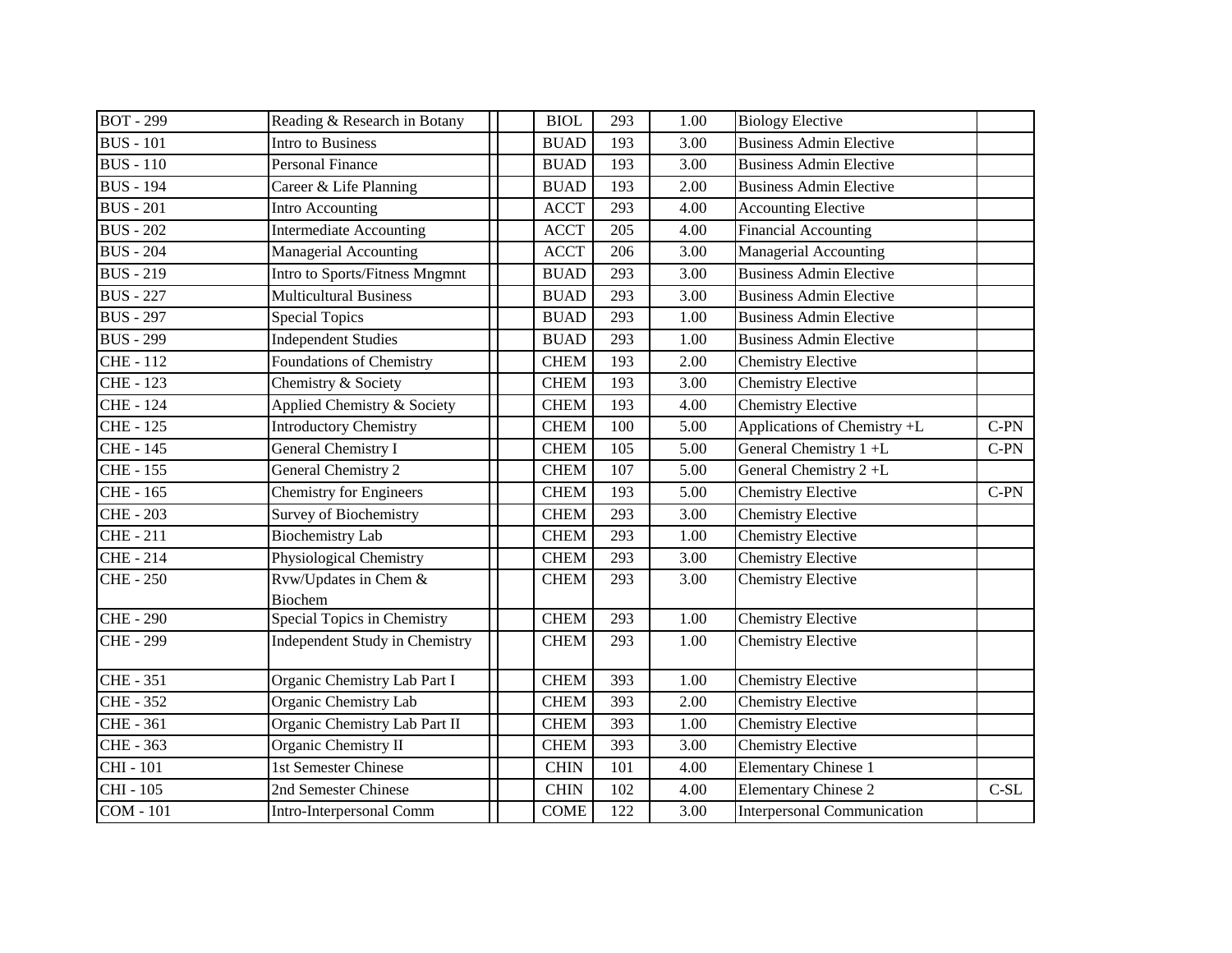| <b>COM - 103</b> | Intro to Public Speaking               | <b>COME</b> | 193 | 3.00 | Comm + Media Studies Elective    |
|------------------|----------------------------------------|-------------|-----|------|----------------------------------|
| <b>COM - 104</b> | Applied Journalism - Newspaper         | <b>COME</b> | 193 | 1.00 | Comm + Media Studies Elective    |
| <b>COM - 105</b> | Applied Journalism - Radio             | <b>COME</b> | 193 | 1.00 | Comm + Media Studies Elective    |
| $COM - 106$      | <b>Applied Journalism - Television</b> | <b>COME</b> | 193 | 1.00 | Comm + Media Studies Elective    |
| COM - 110        | Listening                              | <b>COME</b> | 193 | 2.00 | Comm + Media Studies Elective    |
| COM - 150        | Introduction to Film                   | <b>COME</b> | 193 | 3.00 | Comm + Media Studies Elective    |
| COM - 160        | Communication & Human<br>Behavior      | <b>COME</b> | 193 | 3.00 | Comm + Media Studies Elective    |
| $COM - 201$      | Intro to Mass Communication            | <b>COME</b> | 124 | 3.00 | Principles Mass Communication    |
| <b>COM - 204</b> | News Reporting                         | <b>COME</b> | 293 | 3.00 | Comm + Media Studies Elective    |
| $COM - 210$      | Intro-Intercultural Comm               | <b>COME</b> | 293 | 3.00 | Comm + Media Studies Elective    |
| <b>COM - 218</b> | Popular Culture in the Media           | <b>COME</b> | 293 | 3.00 | Comm + Media Studies Elective    |
| $COM - 220$      | Intro to Radio Broadcasting            | <b>COME</b> | 293 | 3.00 | Comm + Media Studies Elective    |
| <b>COM - 221</b> | <b>Intro Television Broadcasting</b>   | <b>COME</b> | 293 | 3.00 | Comm + Media Studies Elective    |
| $COM - 230$      | Intro to Oral Interpretation           | <b>COME</b> | 293 | 3.00 | Comm + Media Studies Elective    |
| COM - 266        | <b>Group Discussion</b>                | <b>COME</b> | 222 | 3.00 | <b>Small Group Communication</b> |
| $COM - 298$      | Topics in Speech&Dramatic Arts         | <b>COME</b> | 293 | 1.00 | Comm + Media Studies Elective    |
| COM - 299        | <b>Independent Studies</b>             | <b>COME</b> | 293 | 1.00 | Comm + Media Studies Elective    |
| $CPS - 100$      | Computers & Society                    | <b>CSCI</b> | 193 | 1.00 | <b>Computer Science Elective</b> |
| $CPS - 101$      | <b>Computer Orientation</b>            | <b>CSCI</b> | 193 | 1.00 | <b>Computer Science Elective</b> |
| CPS - 103        | <b>Computer Fundamentals I</b>         | <b>CSCI</b> | 193 | 1.00 | <b>Computer Science Elective</b> |
| <b>CPS</b> - 104 | <b>Computer Fundamentals II</b>        | <b>CSCI</b> | 193 | 1.00 | <b>Computer Science Elective</b> |
| <b>CPS - 105</b> | <b>Computer Applications</b>           | <b>CSCI</b> | 193 | 3.00 | <b>Computer Science Elective</b> |
| CPS - 106        | <b>Word Processing Concepts</b>        | <b>CSCI</b> | 193 | 1.00 | <b>Computer Science Elective</b> |
| CPS - 107        | <b>Spreadsheet Concepts</b>            | <b>CSCI</b> | 193 | 1.00 | <b>Computer Science Elective</b> |
| <b>CPS - 108</b> | Database Concepts                      | <b>CSCI</b> | 193 | 1.00 | <b>Computer Science Elective</b> |
| CPS - 110        | Intro Computer Science (BASIC)         | <b>CSCI</b> | 193 | 3.00 | <b>Computer Science Elective</b> |
| CPS - 130        | Intro to Programming                   | <b>CSCI</b> | 193 | 2.00 | <b>Computer Science Elective</b> |
| CPS - 217        | Computer Science 1                     | <b>CSCI</b> | 293 | 4.00 | <b>Computer Science Elective</b> |
| <b>CPS</b> - 240 | <b>Advanced Visual Basic</b>           | <b>CSCI</b> | 293 | 3.00 | <b>Computer Science Elective</b> |
| CPS - 245        | Computer Science I                     | <b>CSCI</b> | 293 | 4.00 | <b>Computer Science Elective</b> |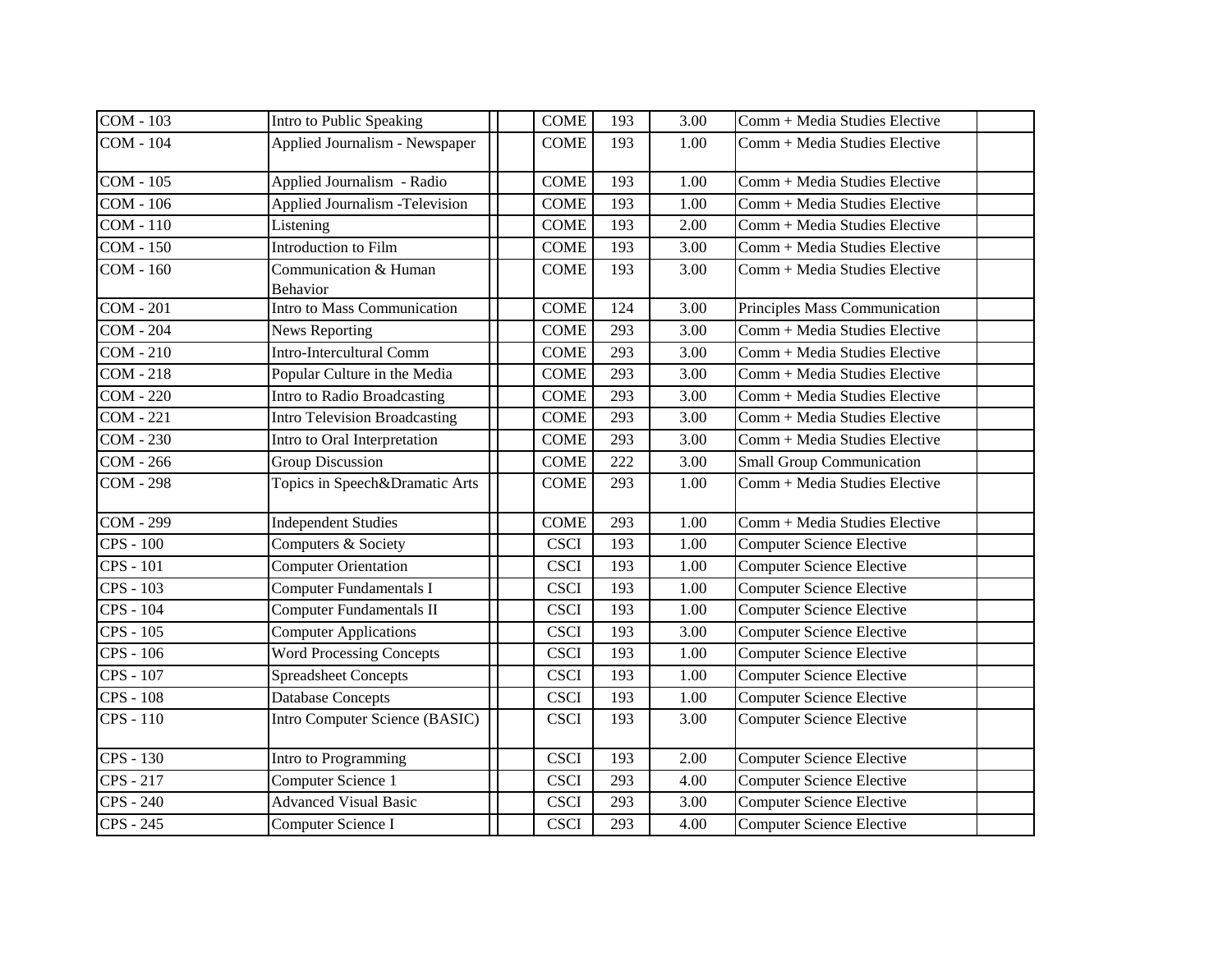| <b>CPS</b> - 260       | Programming Assembly Language  | <b>CSCI</b>                  | 293 | 3.00 | <b>Computer Science Elective</b>   |         |
|------------------------|--------------------------------|------------------------------|-----|------|------------------------------------|---------|
| CPS - 291              | <b>Special Topics</b>          | <b>CSCI</b>                  | 293 | 1.00 | <b>Computer Science Elective</b>   |         |
| $\overline{CPS}$ - 299 | Ind Study in Computer Science  | <b>CSCI</b>                  | 293 | 1.00 | <b>Computer Science Elective</b>   |         |
| <b>CTA - 101</b>       | Interpersonal Comm             | <b>COME</b>                  | 122 | 3.00 | <b>Interpersonal Communication</b> |         |
| <b>CTA - 103</b>       | Intro Public Speaking          | <b>COME</b>                  | 193 | 3.00 | Comm + Media Studies Elective      |         |
| <b>CTA - 104</b>       | Applied Journalism - Newspaper | <b>COME</b>                  | 193 | 1.00 | Comm + Media Studies Elective      |         |
| $CTA - 130$            | Intro to Theatre               | <b>THEA</b>                  | 101 | 3.00 | Intro to Live Performance          | $C-EI$  |
| <b>CTA</b> - 131       | Theatre Laboratory             | <b>THEA</b>                  | 193 | 1.00 | <b>Theatre Studies Elective</b>    |         |
| <b>CTA - 150</b>       | Introduction to Film           | <b>COME</b>                  | 193 | 3.00 | Comm + Media Studies Elective      |         |
| <b>CTA - 201</b>       | Intro Mass Communic            | <b>COME</b>                  | 124 | 3.00 | Principles Mass Communication      |         |
| <b>CTA</b> - 218       | Pop Culture in Media           | <b>COME</b>                  | 293 | 3.00 | Comm + Media Studies Elective      |         |
| $CTA - 232$            | Intro Acting                   | <b>THEA</b>                  | 293 | 3.00 | <b>Theatre Studies Elective</b>    |         |
| $\overline{CTS-232}$   | Intro to Acting                | <b>THEA</b>                  | 293 | 3.00 | <b>Theatre Studies Elective</b>    |         |
| $ECO - 101$            | Intro to Economics             | <b>ECON</b>                  | 193 | 3.00 | <b>Economics Elective</b>          |         |
| $ECO - 203$            | Economics - Macro              | <b>ECON</b>                  | 101 | 3.00 | Macroeconomics                     | $C$ -IS |
| $ECO - 204$            | Economics - Micro              | <b>ECON</b>                  | 102 | 3.00 | Microeconomics                     | $C$ -IS |
| $ECO - 230$            | Money & Banking                | <b>ECON</b>                  | 293 | 3.00 | <b>Economics Elective</b>          |         |
| <b>ECO - 243</b>       | Economioc & Business Statistic | <b>MATH</b>                  | 293 | 3.00 | <b>Mathematics Elective</b>        | $C-QR$  |
| $ECO - 250$            | Government & Business          | <b>ECON</b>                  | 293 | 3.00 | <b>Economics Elective</b>          |         |
| <b>ECO - 297</b>       | <b>Special Topics</b>          | <b>ECON</b>                  | 293 | 1.00 | <b>Economics Elective</b>          |         |
| $ECO - 299$            | <b>Independent Studies</b>     | <b>ECON</b>                  | 293 | 1.00 | <b>Economics Elective</b>          |         |
| <b>EDU - 201</b>       | Concpt, Issue, Fld Exp         | <b>EDUC</b>                  | 293 | 3.00 | <b>Education Elective</b>          |         |
| <b>EDU - 202</b>       | Personal Portfolio Prep        | <b>EDUC</b>                  | 293 | 1.00 | <b>Education Elective</b>          |         |
| <b>EDU</b> - 211       | Spec Tpcs: Careers in Educ     | <b>EDUC</b>                  | 293 | 2.00 | <b>Education Elective</b>          |         |
| <b>EDU - 220</b>       | Educ in a Pluralistic Society  | <b>EDUC</b>                  | 293 | 3.00 | <b>Education Elective</b>          |         |
| <b>EDU - 230</b>       | <b>Educational Psych</b>       | $\mathop{\rm EDUC}\nolimits$ | 130 | 3.00 | <b>Educational Psychology</b>      | $C$ -IS |
| <b>EGR - 282</b>       | <b>Engineering Economics</b>   | <b>ELEC</b>                  | 293 | 3.00 | <b>General Elective</b>            |         |
| <b>ENG - 098</b>       | Intro to College Writing       |                              |     |      | Not Transferable                   |         |
| <b>ENG - 099</b>       | <b>Writing Studio</b>          |                              |     |      | Not Transferable                   |         |
| $ENG - 101$            | College Write & Critical Read  | <b>IDIS</b>                  | 100 | 3.00 | <b>College Writing</b>             |         |
| <b>ENG - 102</b>       | Crit Write, Read, and Research | <b>ENGL</b>                  | 101 | 3.00 | <b>English Composition</b>         | $C-WI$  |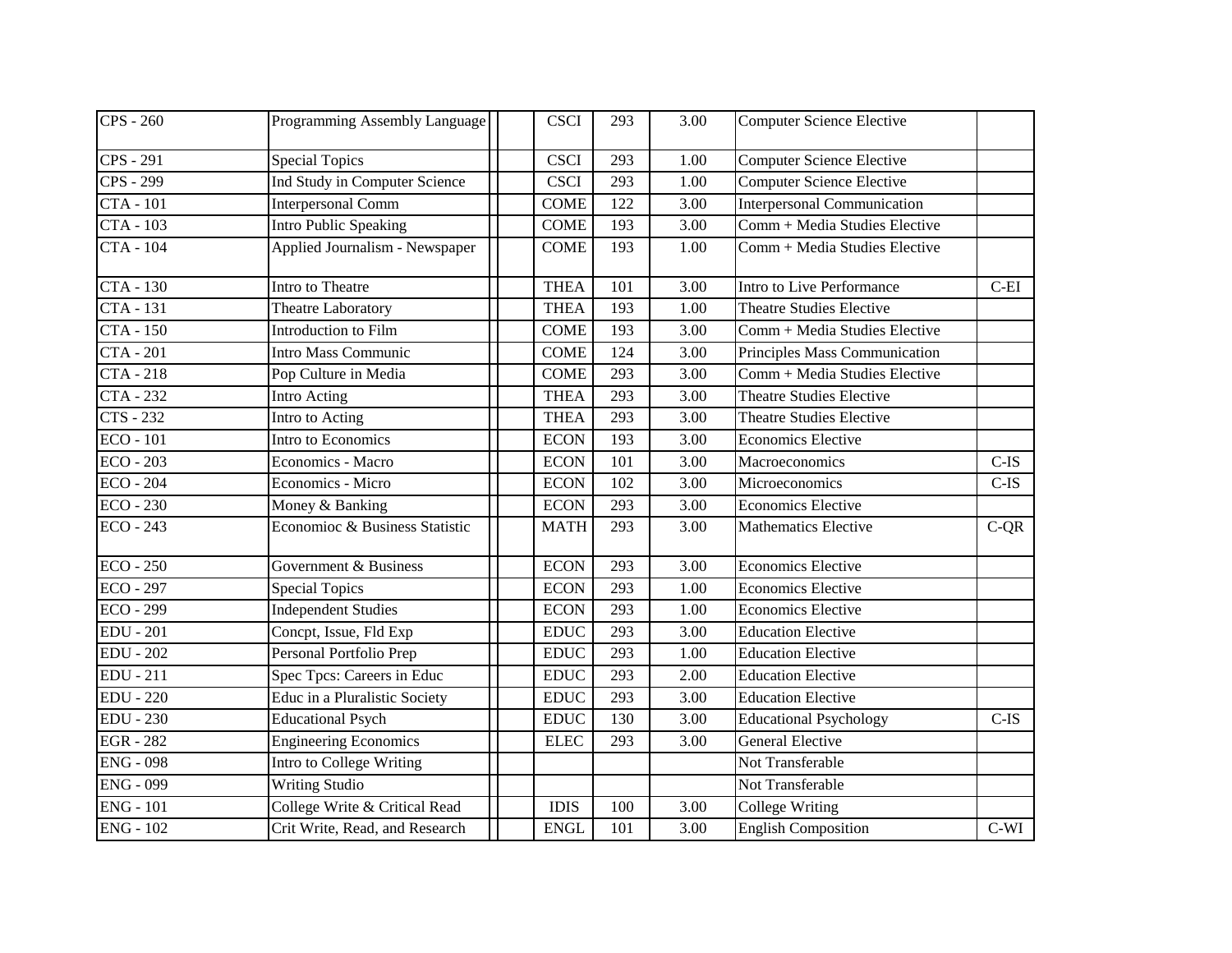| <b>ENG - 201</b> | <b>Intermediate Composition</b>      | <b>ENGL</b> | 293 | 3.00              | <b>English Elective</b>    | $C-WI$ |
|------------------|--------------------------------------|-------------|-----|-------------------|----------------------------|--------|
| <b>ENG - 203</b> | <b>Creative Writing I</b>            | <b>ENGL</b> | 293 | 3.00              | <b>English Elective</b>    |        |
| <b>ENG - 204</b> | <b>Creative Writing II</b>           | <b>ENGL</b> | 293 | 3.00              | <b>English Elective</b>    |        |
| $ENG - 206$      | <b>Technical Writing</b>             | <b>ENGL</b> | 293 | 3.00              | <b>English Elective</b>    |        |
| <b>ENG - 242</b> | The Amer Indian in Lit&Film          | <b>HUMA</b> | 293 | 3.00              | Humanities Elective        | $C-DD$ |
| $ENG - 250$      | Intro to Literary Studies            | <b>ENGL</b> | 193 | $\overline{3.00}$ | <b>English Elective</b>    |        |
| <b>ENG - 251</b> | Intro to Dramatic Literature         | <b>ENGL</b> | 293 | 3.00              | <b>English Elective</b>    |        |
| <b>ENG - 253</b> | Intro to Narrative Literature        | <b>ENGL</b> | 293 | 3.00              | <b>English Elective</b>    |        |
| <b>ENG - 264</b> | West Trad in Lit After 1700          | <b>ENGL</b> | 293 | 3.00              | <b>English Elective</b>    |        |
| <b>ENG - 265</b> | West Trad in Lit After 1700          | <b>ENGL</b> | 293 | 3.00              | <b>English Elective</b>    |        |
| <b>ENG - 266</b> | Modern Lit Before 1945               | <b>ENGL</b> | 293 | 3.00              | <b>English Elective</b>    |        |
| <b>ENG - 267</b> | Contemporary Lit After 1945          | <b>ENGL</b> | 293 | 3.00              | <b>English Elective</b>    |        |
| $ENG - 268$      | <b>International Lit Before 1750</b> | <b>ENGL</b> | 293 | $\overline{3.00}$ | <b>English Elective</b>    |        |
| <b>ENG - 269</b> | <b>International Lit After 1750</b>  | <b>ENGL</b> | 293 | 3.00              | <b>English Elective</b>    |        |
| <b>ENG - 270</b> | <b>English Literature</b>            | <b>ENGL</b> | 293 | 3.00              | <b>English Elective</b>    |        |
| <b>ENG - 272</b> | American Literature                  | <b>ENGL</b> | 293 | 3.00              | <b>English Elective</b>    |        |
| <b>ENG - 273</b> | Studies in International Lit         | <b>ENGL</b> | 293 | 3.00              | <b>English Elective</b>    |        |
| <b>ENG - 274</b> | The Western Tradition in Lit         | <b>ENGL</b> | 293 | 3.00              | <b>English Elective</b>    |        |
| <b>ENG - 275</b> | 20th Century Novels of World         | <b>ENGL</b> | 293 | 3.00              | <b>English Elective</b>    |        |
| <b>ENG - 276</b> | <b>Twentieth Century Literature</b>  | <b>ENGL</b> | 293 | 3.00              | <b>English Elective</b>    |        |
| <b>ENG - 277</b> | <b>Film Studies</b>                  | <b>ENGL</b> | 293 | 3.00              | <b>English Elective</b>    | $C-EI$ |
| <b>ENG - 278</b> | Multicultural Lit in America         | <b>ENGL</b> | 293 | 3.00              | <b>English Elective</b>    | $C-DD$ |
| <b>ENG - 279</b> | Women in Literature                  | <b>ENGL</b> | 293 | 3.00              | <b>English Elective</b>    |        |
| <b>ENG - 281</b> | A Theme in Literature:SpclTopc       | <b>ENGL</b> | 293 | 3.00              | <b>English Elective</b>    |        |
| <b>ENG - 285</b> | The Literature of Nature             | <b>ENGL</b> | 293 | 3.00              | <b>English Elective</b>    |        |
| <b>ENG - 286</b> | The Literature of Sport              | <b>ENGL</b> | 293 | 3.00              | <b>English Elective</b>    |        |
| <b>ENG - 290</b> | <b>Special Topics</b>                | <b>ENGL</b> | 293 | 3.00              | <b>English Elective</b>    |        |
| <b>ENG - 299</b> | Independent Study                    | <b>ENGL</b> | 293 | 1.00              | <b>English Elective</b>    |        |
| <b>ENG - 370</b> | Theme in English&/or Amer Lit        | <b>ENGL</b> | 393 | 3.00              | <b>English Elective</b>    |        |
| <b>ENG - 380</b> | Figure/s in Eng &/or Amer Lit        | <b>ENGL</b> | 393 | 3.00              | <b>English Elective</b>    |        |
| <b>FRE</b> - 101 | <b>First Semester French</b>         | <b>FREN</b> | 101 | 4.00              | <b>Elementary French 1</b> |        |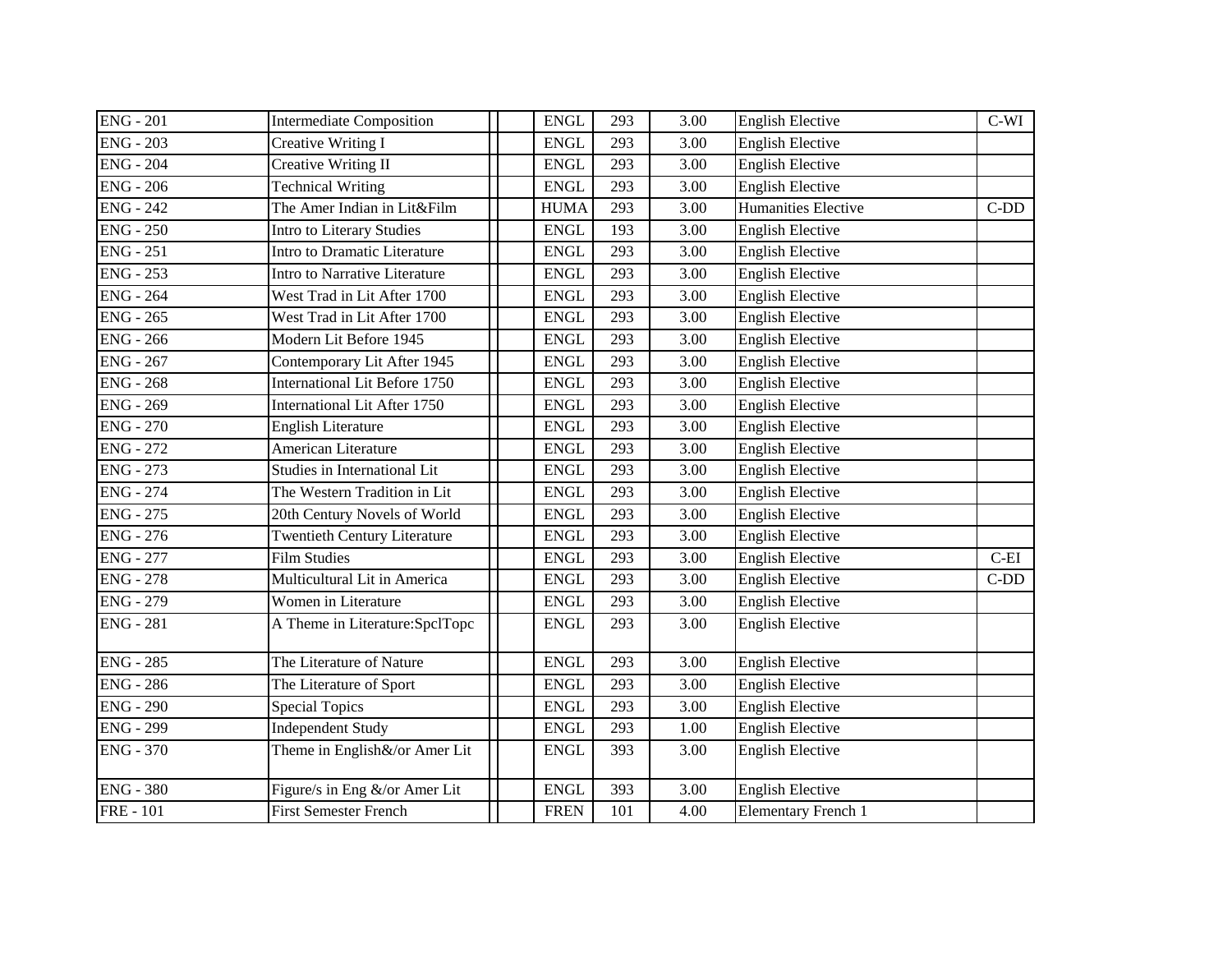| <b>FRE-103</b>   | First Semester - Part I              | <b>FREN</b>  | 193 | 2.00              | <b>French Elective</b>     |        |
|------------------|--------------------------------------|--------------|-----|-------------------|----------------------------|--------|
| <b>FRE</b> - 104 | First Semester - Part II             | <b>FREN</b>  | 193 | 2.00              | <b>French Elective</b>     |        |
| <b>FRE</b> - 105 | <b>Second Semester French</b>        | <b>FREN</b>  | 102 | 4.00              | <b>Elementary French 2</b> | $C-SL$ |
| <b>FRE</b> - 106 | Second Semester - Part I             | <b>FREN</b>  | 193 | 2.00              | French Elective            |        |
| <b>FRE</b> - 107 | Second Semester - Part II            | <b>FREN</b>  | 193 | 2.00              | French Elective            |        |
| <b>FRE-118</b>   | <b>Practical Spoken French</b>       | <b>FREN</b>  | 193 | 1.00              | French Elective            |        |
| <b>FRE</b> - 201 | <b>Third Semester French</b>         | <b>FREN</b>  | 203 | 4.00              | Intermediate French 1      | $C-SL$ |
| <b>FRE</b> - 203 | Third Semester - Part I              | <b>FREN</b>  | 293 | 2.00              | French Elective            |        |
| <b>FRE</b> - 204 | Third Semester - Part II             | <b>FREN</b>  | 293 | 2.00              | <b>French Elective</b>     |        |
| <b>FRE</b> - 205 | 4th Semester French                  | <b>FREN</b>  | 204 | 4.00              | Intermediate French 2      | $C-SL$ |
| <b>FRE</b> - 206 | Fourth Semester - Part I             | <b>FREN</b>  | 293 | 2.00              | <b>French Elective</b>     |        |
| <b>FRE</b> - 207 | Fourth Semester - Part II            | <b>FREN</b>  | 293 | 2.00              | <b>French Elective</b>     |        |
| <b>FRE-215</b>   | Elementary Conversation&Comp         | <b>FREN</b>  | 293 | 1.00              | <b>French Elective</b>     |        |
| <b>FRE</b> - 276 | 20th Cent French Lit in Trans        | <b>FREN</b>  | 293 | 3.00              | French Elective            |        |
| <b>FRE</b> - 277 | Lit in Tran/Cult & Civ               | <b>ENGL</b>  | 293 | 3.00              | <b>English Elective</b>    |        |
| <b>FRE</b> - 291 | Selected Topics in French            | <b>FREN</b>  | 293 | 2.00              | <b>French Elective</b>     |        |
| <b>FRE - 299</b> | <b>Intermediate Independ Reading</b> | <b>FREN</b>  | 293 | 1.00              | French Elective            |        |
| GEO - 101        | Intro to Cult Geography              | <b>GEOG</b>  | 225 | 3.00              | Social Geography           | $C-DD$ |
| GEO - 102        | Roots & Diversity                    | <b>GEOG</b>  | 193 | 3.00              | Geography Elective         |        |
| GEO - 104        | L&scapes & North America             | <b>GEOG</b>  | 193 | 3.00              | Geography Elective         |        |
| GEO - 107        | Intro to Maps&Air Photos             | <b>GEOG</b>  | 193 | 3.00              | Geography Elective         |        |
| GEO - 110        | World Regional Geography             | <b>GEOG</b>  | 140 | 3.00              | World Regional Geography   | $C-BB$ |
| GEO - 115        | Economic Geography                   | <b>GEOG</b>  | 193 | 3.00              | Geography Elective         | $C-BB$ |
| GEO - 120        | The Physical Environment             | ${\bf GEOG}$ | 120 | 5.00              | Physical Geography         | $C-PN$ |
| GEO - 125        | Physical Geography                   | <b>GEOG</b>  | 120 | 4.00              | Physical Geography         | $C-PN$ |
| GEO - 130        | Human Impact on Environment          | <b>GEOG</b>  | 193 | 3.00              | Geography Elective         |        |
| GEO - 170        | Disasters - Living on the Edge       | <b>GEOG</b>  | 193 | 3.00              | Geography Elective         |        |
| GEO - 200        | Hist Geog of the Amer Frontier       | <b>GEOG</b>  | 293 | 3.00              | Geography Elective         |        |
| GEO - 277        | Geography of World Energy            | <b>GEOG</b>  | 293 | $\overline{3.00}$ | Geography Elective         |        |
| GEO - 291        | Geographic Field Study               | <b>GEOG</b>  | 293 | 1.00              | Geography Elective         |        |
| GEO - 297        | Special Topics in Geography          | <b>GEOG</b>  | 293 | 1.00              | Geography Elective         |        |
| GEO - 299        | <b>Independent Study</b>             | <b>GEOG</b>  | 293 | 1.00              | Geography Elective         |        |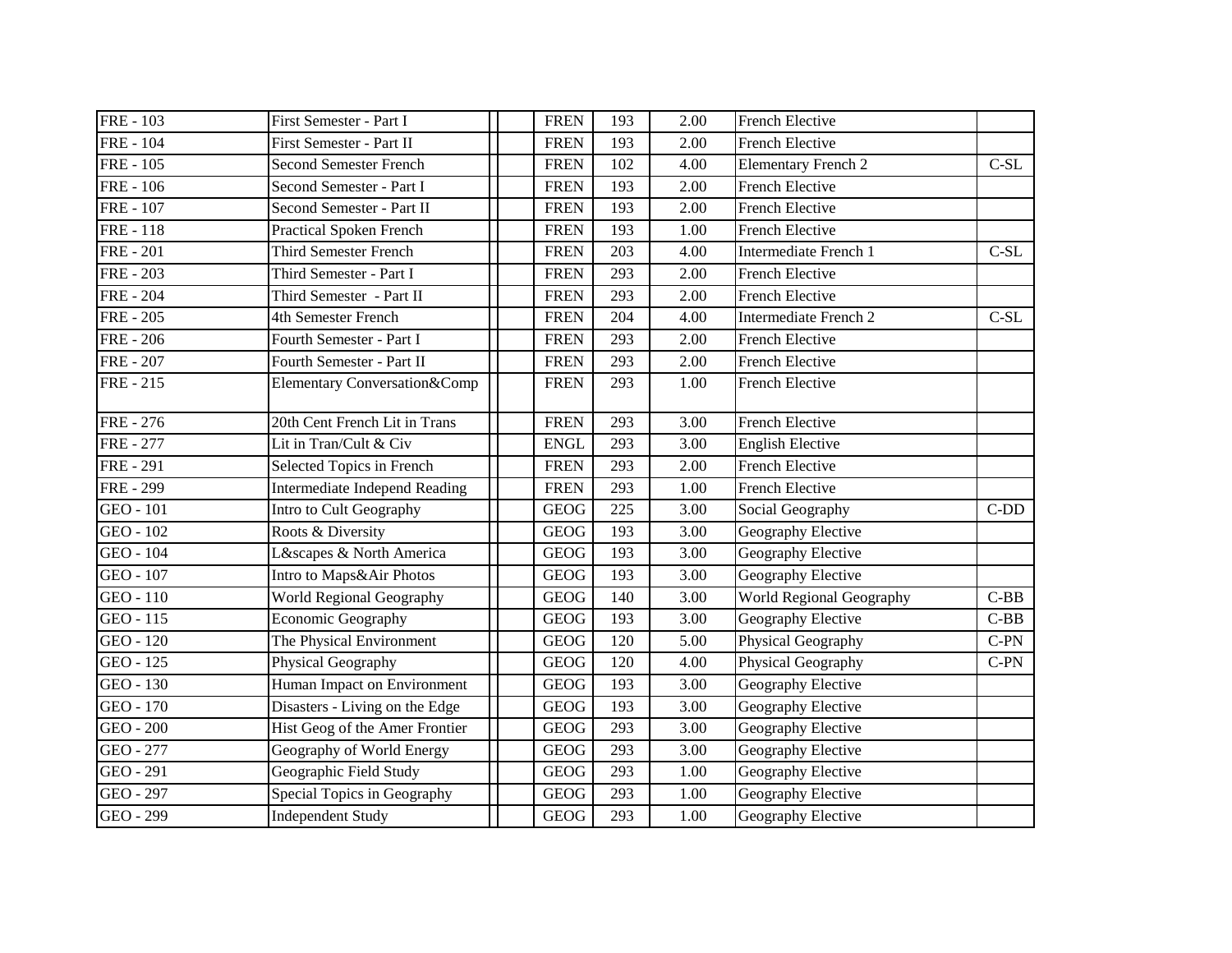| GEO - 300        | <b>Population World Survey</b>       | <b>GEOG</b> | 393 | 3.00              | Geography Elective         |        |
|------------------|--------------------------------------|-------------|-----|-------------------|----------------------------|--------|
| GEO - 341        | The United States & Canada           | <b>GEOG</b> | 393 | 3.00              | Geography Elective         |        |
| GEO - 342        | Geography of Wisconsin               | <b>GEOG</b> | 393 | 3.00              | Geography Elective         |        |
| GEO - 349        | Northwestern Europe                  | <b>GEOG</b> | 393 | 3.00              | Geography Elective         |        |
| GEO - 350        | <b>Environmental Conservation</b>    | <b>GEOG</b> | 393 | 3.00              | Geography Elective         |        |
| <b>GER - 101</b> | <b>First Semester German</b>         | <b>GERM</b> | 101 | 4.00              | <b>Elementary German 1</b> |        |
| <b>GER - 103</b> | First Semester - Part I              | <b>GERM</b> | 193 | 2.00              | Geman Elective             |        |
| <b>GER - 104</b> | First Semester - Part II             | <b>GERM</b> | 193 | 2.00              | Geman Elective             |        |
| <b>GER - 105</b> | Second Semester German               | <b>GERM</b> | 102 | 4.00              | <b>Elementary German 2</b> | $C-SL$ |
| <b>GER</b> - 106 | Second Semester - Part I             | <b>GERM</b> | 193 | 2.00              | Geman Elective             |        |
| <b>GER - 107</b> | Second Semester - Part II            | <b>GERM</b> | 193 | 2.00              | Geman Elective             |        |
| <b>GER - 118</b> | <b>Practical Spoken German</b>       | <b>GERM</b> | 193 | 1.00              | Geman Elective             |        |
| <b>GER - 201</b> | <b>Third Semester German</b>         | <b>GERM</b> | 203 | 4.00              | Intermediate German 1      | $C-SL$ |
| <b>GER - 203</b> | Third Semester - Part I              | <b>GERM</b> | 293 | 2.00              | Geman Elective             |        |
| <b>GER - 204</b> | Third Semester - Part II             | <b>GERM</b> | 293 | 2.00              | Geman Elective             |        |
| <b>GER - 205</b> | <b>Fourth Semester German</b>        | <b>GERM</b> | 204 | 4.00              | Intermediate German 2      | $C-SL$ |
| <b>GER - 206</b> | Fourth Semester - Part I             | <b>GERM</b> | 293 | 2.00              | Geman Elective             |        |
| <b>GER - 207</b> | Fourth Semester - Part II            | <b>GERM</b> | 293 | 2.00              | Geman Elective             |        |
| <b>GER - 277</b> | ST: Lit in Trans&/orCult&Civil       | <b>GERM</b> | 293 | 2.00              | Geman Elective             |        |
| <b>GER - 291</b> | Selected Topics in German            | <b>GERM</b> | 293 | 2.00              | Geman Elective             |        |
| <b>GER - 299</b> | <b>Intermediate Independ Reading</b> | <b>GERM</b> | 293 | 1.00              | Geman Elective             |        |
| GLG - 100        | <b>Survey of Geology</b>             | <b>GEOL</b> | 193 | 3.00              | Geology Elective           |        |
| $GLG - 101$      | <b>Physical Geology</b>              | <b>GEOL</b> | 105 | 4.00              | Geology +L                 | $C-PN$ |
| GLG - 102        | <b>Historical Geology</b>            | <b>GEOL</b> | 193 | 4.00              | <b>Geology Elective</b>    | $C-PN$ |
| GLG - 104        | Landscapes of N America              | <b>GEOL</b> | 193 | 4.00              | <b>Geology Elective</b>    |        |
| GLG - 107        | Intro to Maps&Air Photos             | <b>GEOL</b> | 193 | 3.00              | Geology Elective           |        |
| GLG - 135        | <b>Environmental Geology</b>         | <b>GEOL</b> | 193 | 3.00              | Geology Elective           |        |
| GLG - 169        | <b>Environmental Geology</b>         | <b>GEOL</b> | 193 | 3.00              | Geology Elective           |        |
| GLG - 170        | Disasters - Living on the Edge       | <b>GEOL</b> | 193 | $\overline{3.00}$ | <b>Geology Elective</b>    |        |
| GLG - 291        | <b>Geological Field Studies</b>      | <b>GEOL</b> | 293 | 1.00              | <b>Geology Elective</b>    |        |
| GLG - 297        | Special Topics in Geology            | <b>GEOL</b> | 293 | 1.00              | <b>Geology Elective</b>    |        |
| GLG - 299        | <b>Independent Study</b>             | <b>GEOL</b> | 293 | 1.00              | Geology Elective           |        |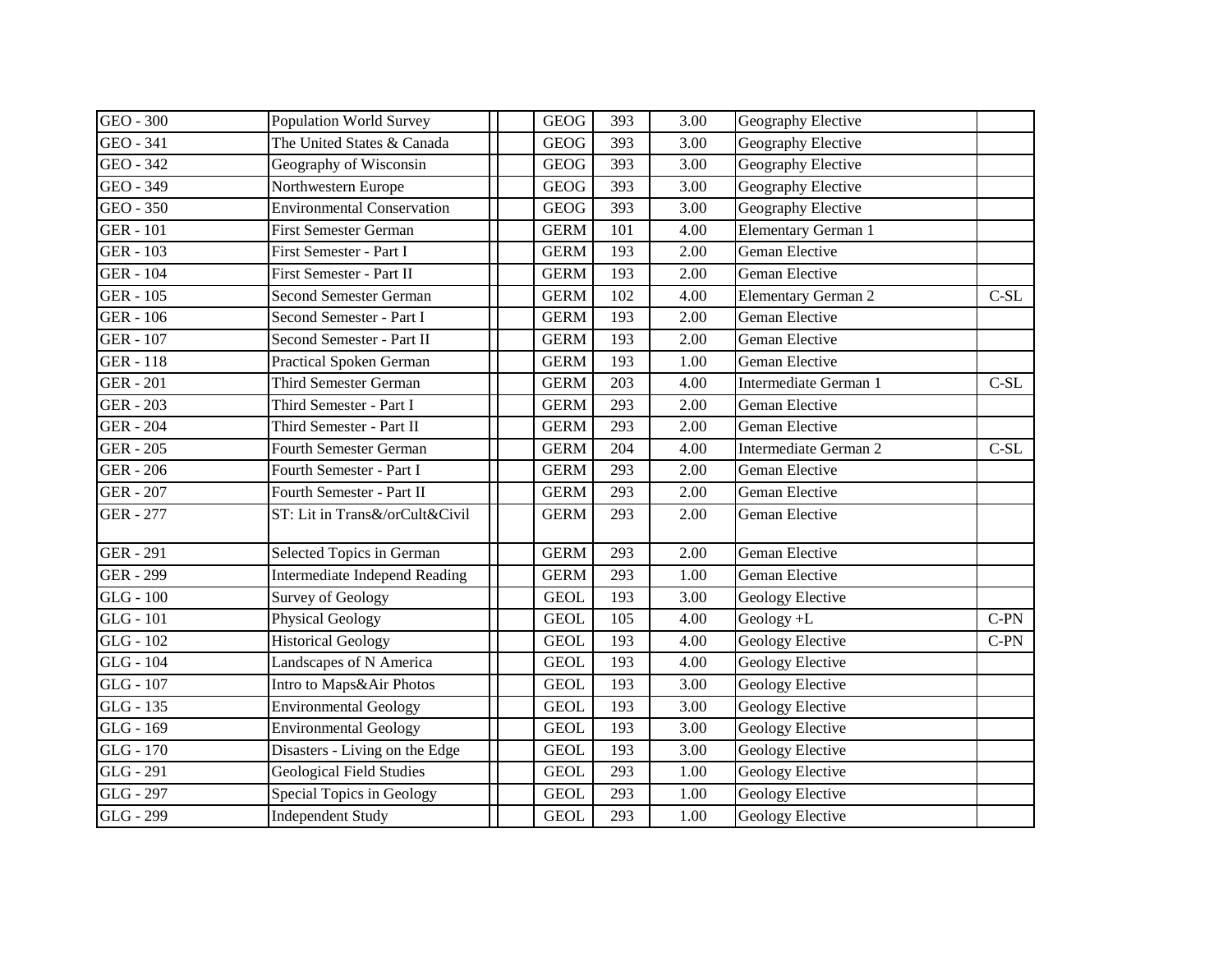| GLG - 309        | Geomorphology                       |           | <b>GEOL</b> | 393              | 3.00              | <b>Geology Elective</b>            |        |
|------------------|-------------------------------------|-----------|-------------|------------------|-------------------|------------------------------------|--------|
| GSW - 102        | <b>Women's Voices</b>               |           | <b>WMGS</b> | 193              | 3.00              | Women's+Gender Studies Electve     |        |
| GSW - 280        | Women in Amer Hist                  |           | <b>SSCI</b> | 293              | 3.00              | Social Science Elective            |        |
| <b>HES</b> - 016 | Lifetime Activity: Tennis           |           | <b>PHED</b> | 193              | 1.00              | <b>Physical Education Elective</b> |        |
| <b>HES-018</b>   | Team Sports: Volleyball             |           | <b>PHED</b> | 193              | 1.00              | <b>Physical Education Elective</b> |        |
| <b>HES-019</b>   | <b>Weight Training</b>              |           | <b>PHED</b> | 060              | 1.00              | Beginning Weight Training-Men      |        |
|                  |                                     | <b>Or</b> | <b>PHED</b> | 061              | $1.00\,$          | Beginning Weight Trainng-Women     |        |
| <b>HES</b> - 123 | <b>CPR</b>                          |           | <b>PHED</b> | 193              | 1.00              | <b>Physical Education Elective</b> |        |
| <b>HES</b> - 127 | <b>Fitness for Life</b>             |           | <b>PHED</b> | 193              | 2.00              | <b>Physical Education Elective</b> |        |
| <b>HES - 150</b> | Introduction to Patient Care        |           |             |                  |                   | Not Transferable                   |        |
| <b>HES</b> - 190 | <b>Intercollegiate Athletics</b>    |           | <b>PHED</b> | 193              | 1.00              | <b>Physical Education Elective</b> |        |
| <b>HES - 193</b> | <b>Intercollegiate Athletics</b>    |           | <b>PHED</b> | 193              | 1.00              | <b>Physical Education Elective</b> |        |
| <b>HES</b> - 206 | <b>Personal Health and Wellness</b> |           | <b>PHED</b> | 293              | 3.00              | <b>Physical Education Elective</b> |        |
| <b>HES</b> - 209 | Nutrition & Weight Management       |           | <b>PHED</b> | 293              | 3.00              | <b>Physical Education Elective</b> |        |
| <b>HES-210</b>   | Theory of Coaching                  |           | <b>PHED</b> | 293              | 3.00              | <b>Physical Education Elective</b> |        |
| <b>HES-217</b>   | Soc Aspects of Sport                |           | <b>PHED</b> | 293              | 3.00              | <b>Physical Education Elective</b> |        |
| $HIS - 101$      | History of US I: To Civil War       |           | <b>HIST</b> | 114              | 3.00              | History of the United States 1     | $C-DD$ |
| $HIS - 102$      | <b>US His Civ War</b>               |           | <b>HIST</b> | 115              | $\overline{3.00}$ | History of the United States 2     | $C-DD$ |
| <b>HIS - 105</b> | History/Western Civilization I      |           | <b>HIST</b> | 112              | 3.00              | Westrn Civ 1:Bronze/Renaissnce     | $C-WT$ |
| $HIS - 106$      | History/Western Civilization 2      |           | <b>HIST</b> | 113              | 3.00              | Westrn Civ 2: Early/Mod Europe     | $C-WT$ |
| <b>HIS - 119</b> | The Making of Modern Europe         |           | <b>HIST</b> | 193              | 3.00              | <b>History Elective</b>            | $C-WT$ |
| <b>HIS - 120</b> | Europe&Modern World 1815-<br>Pres   |           | <b>HIST</b> | 193              | 3.00              | <b>History Elective</b>            | $C-WT$ |
| <b>HIS - 127</b> | World in 20th Century               |           | <b>HIST</b> | 193              | 3.00              | <b>History Elective</b>            | $C-BB$ |
| <b>HIS - 161</b> | World History to 1500               |           | <b>HIST</b> | 112              | 3.00              | Westrn Civ 1:Bronze/Renaissnce     | $C-WT$ |
| $HIS - 162$      | World History since 1500            |           | <b>HIST</b> | 193              | 3.00              | <b>History Elective</b>            |        |
| <b>HIS - 198</b> | The Film as Social History          |           | <b>HIST</b> | 193              | 3.00              | <b>History Elective</b>            |        |
| <b>HIS - 210</b> | Work & Workers in US History        |           | <b>HIST</b> | 293              | 3.00              | <b>History Elective</b>            |        |
| $HIS - 211$      | History of American Frontier        |           | <b>HIST</b> | $\overline{293}$ | $\overline{3.00}$ | <b>History Elective</b>            |        |
| <b>HIS - 213</b> | Recent Latin America                |           | <b>HIST</b> | 293              | 3.00              | <b>History Elective</b>            |        |
| <b>HIS - 219</b> | <b>History of Russia</b>            |           | <b>HIST</b> | 293              | 3.00              | <b>History Elective</b>            |        |
| <b>HIS - 240</b> | Primary Sources in History          |           | <b>HIST</b> | 293              | 3.00              | <b>History Elective</b>            |        |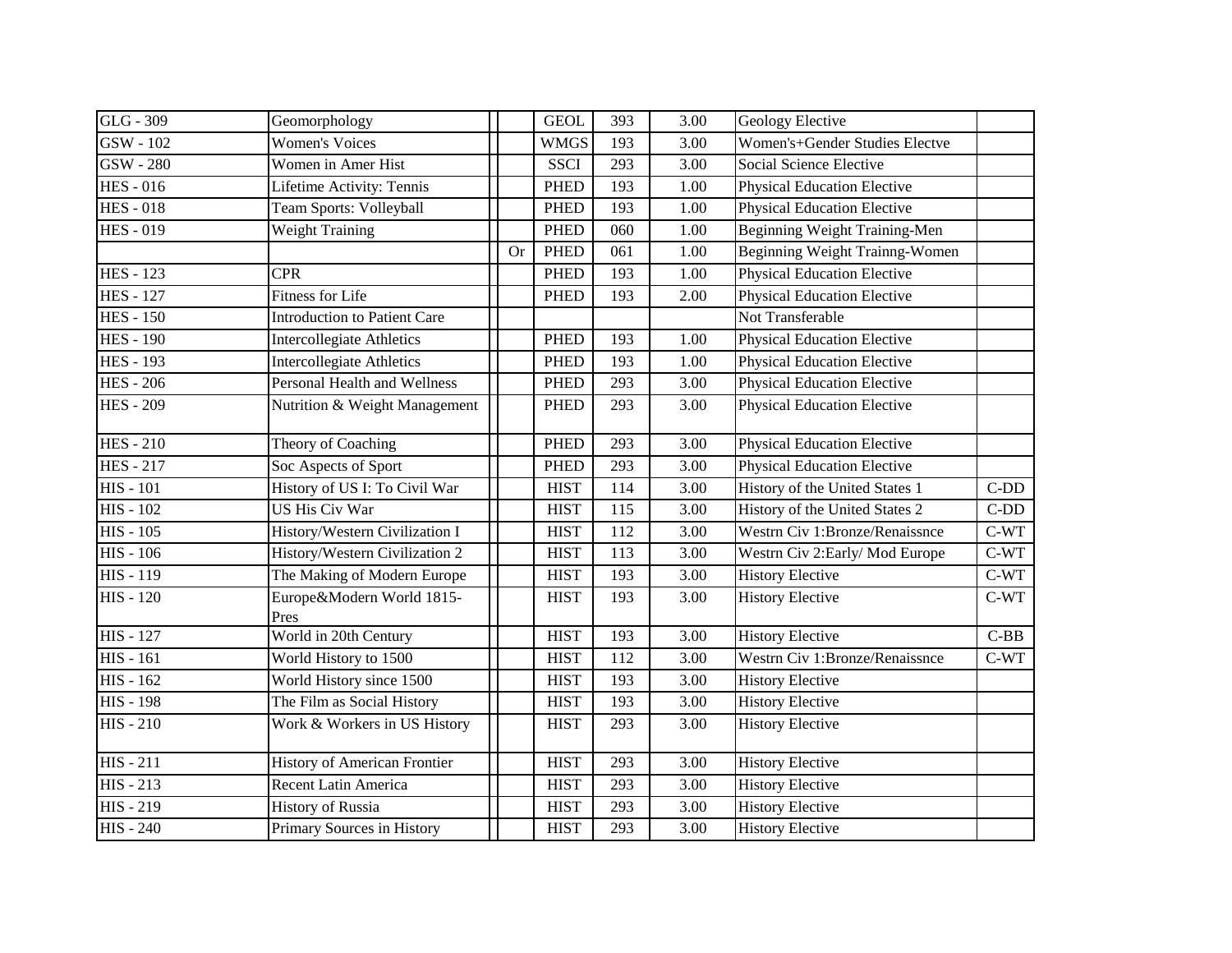| <b>HIS - 253</b>              | <b>History of Paris</b>            | <b>HIST</b> | 293 | 3.00 | <b>History Elective</b>          |        |
|-------------------------------|------------------------------------|-------------|-----|------|----------------------------------|--------|
| <b>HIS - 254</b>              | Amer Foreign Rels 1763-Present     | <b>HIST</b> | 293 | 3.00 | <b>History Elective</b>          |        |
| $\overline{H}$ IS - 255       | Seminar in History                 | <b>HIST</b> | 293 | 3.00 | <b>History Elective</b>          |        |
| <b>HIS - 256</b>              | Topics in History                  | <b>HIST</b> | 293 | 1.00 | <b>History Elective</b>          |        |
| <b>HIS - 257</b>              | Origins&History of World War 2     | <b>HIST</b> | 293 | 3.00 | <b>History Elective</b>          |        |
| <b>HIS - 258</b>              | The Holocaust                      | <b>HIST</b> | 293 | 3.00 | <b>History Elective</b>          |        |
| <b>HIS - 261</b>              | Crime&Punish Europe&Amer           | <b>HIST</b> | 293 | 3.00 | <b>History Elective</b>          |        |
| <b>HIS - 262</b>              | <b>Sources of Racist Thinking</b>  | <b>HIST</b> | 293 | 3.00 | <b>History Elective</b>          |        |
| $\overline{\text{HIS}}$ - 270 | <b>American Business History</b>   | <b>HIST</b> | 293 | 3.00 | <b>History Elective</b>          |        |
| <b>HIS - 271</b>              | History of Science&Technology      | <b>HIST</b> | 293 | 3.00 | <b>History Elective</b>          |        |
| <b>HIS - 272</b>              | History&Culture of Sciences        | <b>HIST</b> | 293 | 3.00 | <b>History Elective</b>          |        |
| <b>HIS - 277</b>              | <b>Indians in American History</b> | <b>HIST</b> | 293 | 3.00 | <b>History Elective</b>          | $C-DD$ |
| <b>HIS - 278</b>              | History of Minorities in Amer      | <b>HIST</b> | 293 | 3.00 | <b>History Elective</b>          |        |
| <b>HIS - 279</b>              | Women in American History          | <b>HIST</b> | 293 | 3.00 | <b>History Elective</b>          | $C-DD$ |
| <b>HIS - 280</b>              | HistGreat Lakes Reg 1600-1870      | <b>HIST</b> | 293 | 3.00 | <b>History Elective</b>          |        |
| <b>HIS - 283</b>              | Modern War & American Life         | <b>HIST</b> | 293 | 3.00 | <b>History Elective</b>          |        |
| <b>HIS - 285</b>              | Recent Amer History 1917-1945      | <b>HIST</b> | 293 | 3.00 | <b>History Elective</b>          |        |
| <b>HIS - 286</b>              | Recent Amer Hist 1945-Present      | <b>HIST</b> | 293 | 3.00 | <b>History Elective</b>          |        |
| <b>HIS - 288</b>              | <b>Representative Americans</b>    | <b>HIST</b> | 293 | 3.00 | <b>History Elective</b>          |        |
| <b>HIS - 289</b>              | Colonial&Rev America 1607-<br>1789 | <b>HIST</b> | 293 | 3.00 | <b>History Elective</b>          |        |
| <b>HIS - 290</b>              | <b>History of Wisconsin</b>        | <b>HIST</b> | 293 | 3.00 | <b>History Elective</b>          |        |
| <b>HIS - 293</b>              | Cival War & Reconstruction         | <b>HIST</b> | 293 | 3.00 | <b>History Elective</b>          |        |
| <b>HIS - 297</b>              | The United States 1917-Present     | <b>HIST</b> | 293 | 3.00 | <b>History Elective</b>          |        |
| <b>HIS - 299</b>              | <b>Independent Studies</b>         | <b>HIST</b> | 293 | 1.00 | <b>History Elective</b>          |        |
| LEA - 101                     | <b>Academic Reading</b>            | <b>IDIS</b> | 193 | 3.00 | Interdisiplinary Elective        |        |
| LEA - 102                     | Learning Skills                    | <b>IDIS</b> | 193 | 2.00 | <b>Interdisiplinary Elective</b> |        |
| LEC - 100                     | <b>First Year Seminar</b>          | <b>IDIS</b> | 193 | 1.00 | <b>Interdisiplinary Elective</b> |        |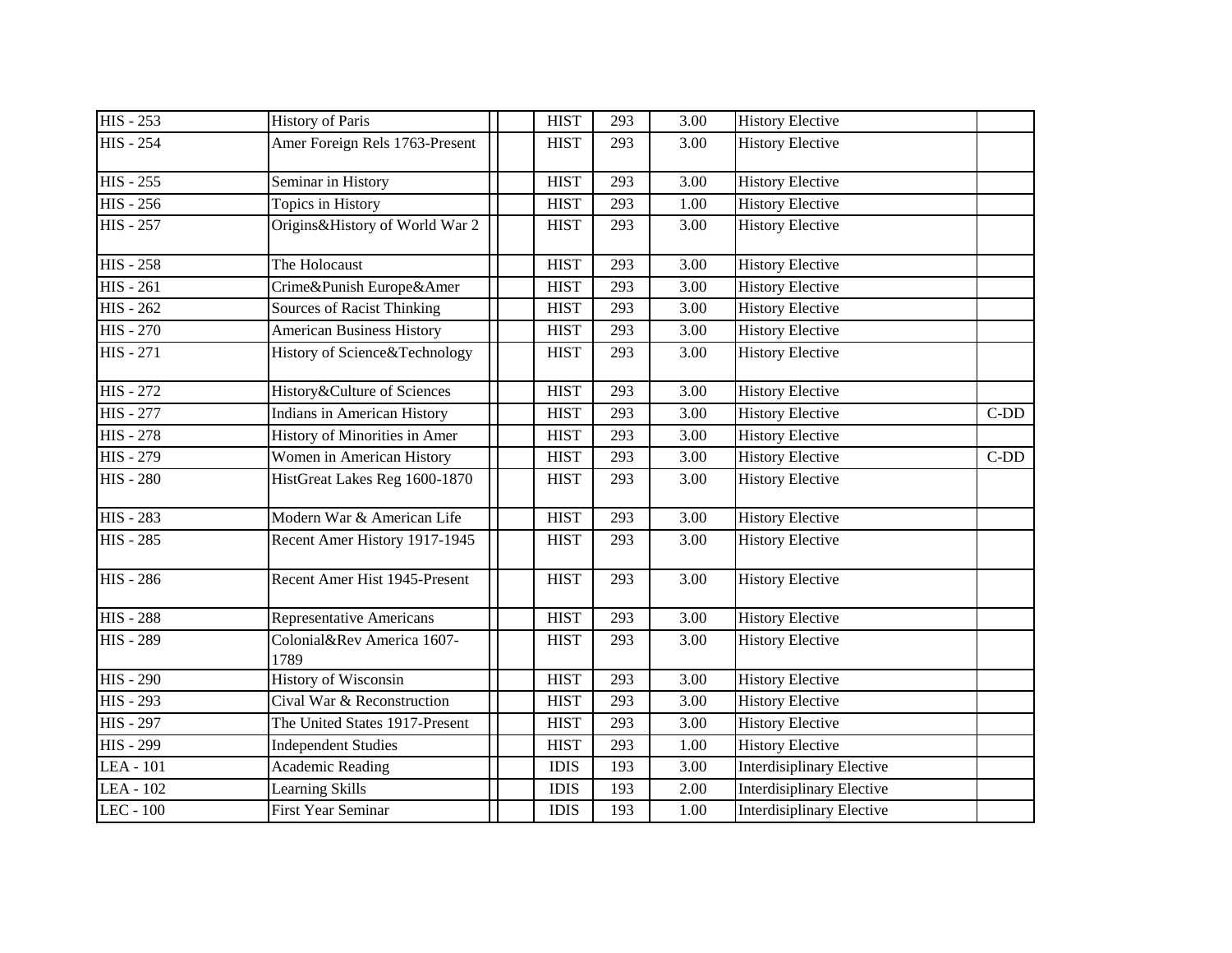| LEC - 101         | <b>University Forum</b>         | <b>ELEC</b> | 193 | 1.00 | <b>General Elective</b>         |        |
|-------------------|---------------------------------|-------------|-----|------|---------------------------------|--------|
| LEC - 102         | Library & Research Seminar      | <b>ELEC</b> | 193 | 1.00 | <b>General Elective</b>         |        |
| LEC - 104         | Course Supplement               | <b>ELEC</b> | 193 | 1.00 | <b>General Elective</b>         |        |
| LEC - 105         | Greek&Latin Orgn Med/Sci        | <b>ELEC</b> | 193 | 2.00 | <b>General Elective</b>         |        |
|                   | Terms                           |             |     |      |                                 |        |
| <b>LEC - 200</b>  | Sophomore Seminar               | <b>ELEC</b> | 293 | 1.00 | <b>General Elective</b>         |        |
| LEC - 290         | Spec Topics Integrated Studies  | <b>ELEC</b> | 293 | 1.00 | <b>General Elective</b>         |        |
| <b>MAT-081</b>    | Topics in Geomerty              |             |     |      | Not Transferable                |        |
| <b>MAT - 090</b>  | <b>Basic Mathematics</b>        |             |     |      | Not Transferable                |        |
| <b>MAT-091</b>    | <b>Elementary Algebra</b>       |             |     |      | Not Transferable                |        |
| <b>MAT - 099</b>  | <b>Mathematics Tutorial</b>     |             |     |      | Not Transferable                |        |
| <b>MAT - 103A</b> | Beginning & Intermediate Al     | <b>MATH</b> | 193 | 1.00 | <b>Mathematics Elective</b>     |        |
| <b>MAT - 103B</b> | Beginning & Intermediate Al     | <b>MATH</b> | 193 | 3.00 | <b>Mathematics Elective</b>     |        |
| <b>MAT - 105</b>  | Intro to College Algebra        | <b>MATH</b> | 102 | 3.00 | <b>Basic Algebra</b>            |        |
| <b>MAT-108</b>    | <b>Quantitative Reasoning</b>   | <b>MATH</b> | 123 | 3.00 | Applcatns of Contemporary Math  | $C-QR$ |
| <b>MAT-110</b>    | College Algebra                 | <b>MATH</b> | 115 | 3.00 | <b>Pre-Calculus Mathematics</b> |        |
| <b>MAT-113</b>    | Trigonometry                    | <b>MATH</b> | 193 | 2.00 | <b>Mathematics Elective</b>     |        |
| <b>MAT-117</b>    | <b>Elementary Statistics</b>    | <b>SSCI</b> | 224 | 3.00 | <b>Basic Statistics</b>         | $C-QR$ |
| <b>MAT</b> - 124  | <b>Pre-Calculus Mathematics</b> | <b>MATH</b> | 115 | 5.00 | Pre-Calculus Mathematics        |        |
| <b>MAT-130</b>    | Math-Elem Teachers              | <b>MATH</b> | 193 | 4.00 | <b>Mathematics Elective</b>     |        |
| <b>MAT-132</b>    | Geometry for Elementary Teachr  | <b>MATH</b> | 212 | 4.00 | Principles of Algebra & Data    | $C-QR$ |
| <b>MAT - 140</b>  | <b>Survey of Mathematics</b>    | <b>MATH</b> | 123 | 3.00 | Applcatns of Contemporary Math  | $C-QR$ |
| <b>MAT-210</b>    | Topics in Finite Math           | <b>MATH</b> | 193 | 3.00 | <b>Mathematics Elective</b>     |        |
| <b>MAT-211</b>    | Calculus                        | <b>MATH</b> | 124 | 4.00 | <b>Survey of Calculus</b>       | $C-QR$ |
| <b>MAT</b> - 221  | Calculus & Analytic Geometry I  | <b>MATH</b> | 131 | 5.00 | Calculus + Analytic Geometry 1  | $C-QR$ |
| <b>MAT</b> - 222  | Calculus & Analytic Geometry 2  | <b>MATH</b> | 132 | 5.00 | Calculus + Analytic Geometry 2  | $C-QR$ |
| <b>MAT - 223</b>  | Calculus&Analytic Geometry III  | <b>MATH</b> | 233 | 5.00 | Calculus + Analytic Geometry 3  |        |
| <b>MAT - 234</b>  | Calc/Several Variables          | <b>MATH</b> | 293 | 3.00 | <b>Mathematics Elective</b>     |        |
| <b>MAT</b> - 240  | <b>Statistical Analysis</b>     | <b>MATH</b> | 293 | 3.00 | <b>Mathematics Elective</b>     |        |
| <b>MAT</b> - 271  | Ordin Differntl Equa            | <b>MATH</b> | 293 | 3.00 | <b>Mathematics Elective</b>     |        |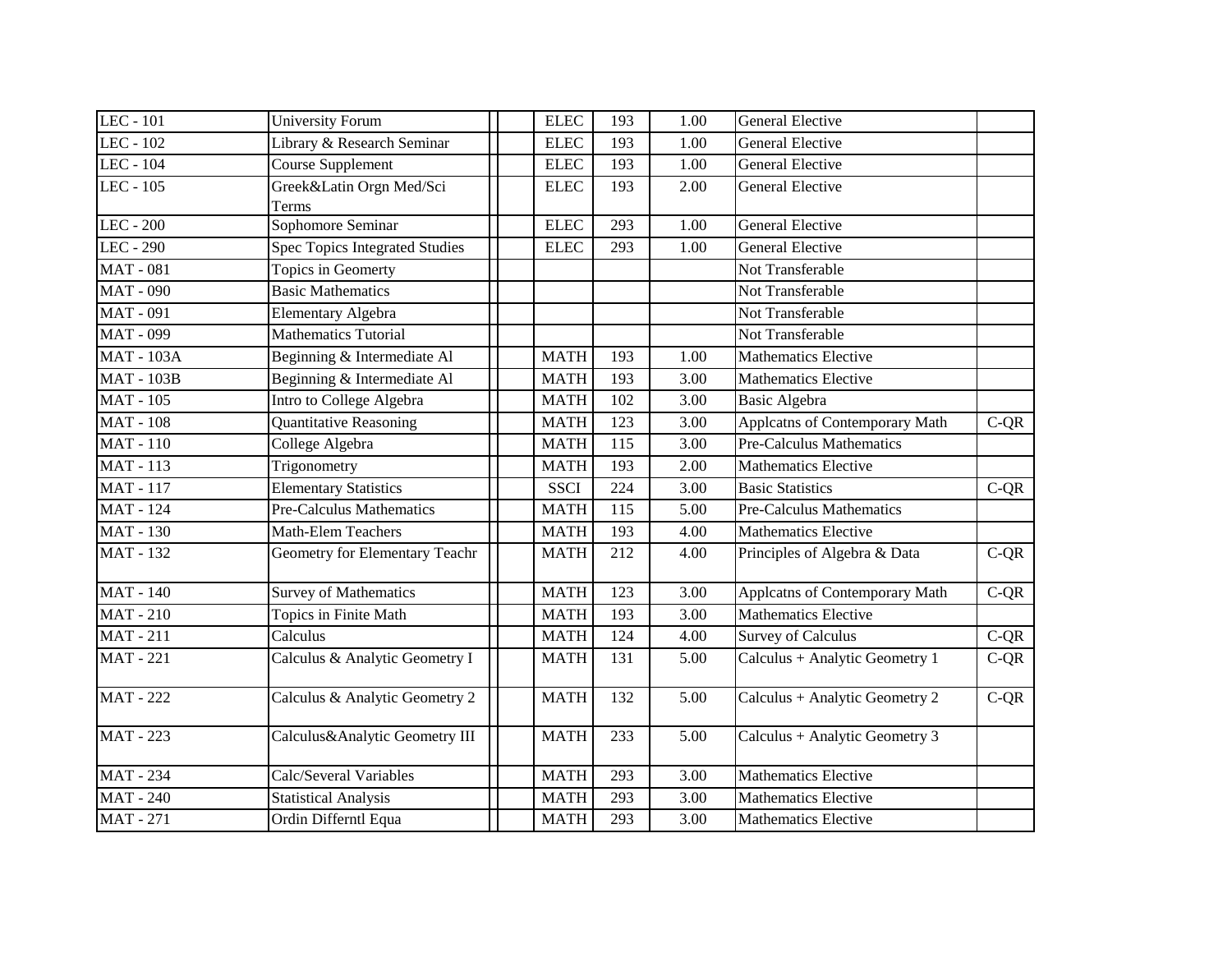| <b>MAT-290</b>   | <b>Special Topics in Mathematics</b> | <b>MATH</b> | 293 | 1.00              | <b>Mathematics Elective</b> |         |
|------------------|--------------------------------------|-------------|-----|-------------------|-----------------------------|---------|
| <b>MAT - 299</b> | Independent Reading in Math          | <b>MATH</b> | 293 | 1.00              | <b>Mathematics Elective</b> |         |
| $MEC - 203$      | <b>Strength of Materials</b>         | <b>ELEC</b> | 293 | 3.00              | <b>General Elective</b>     |         |
| $MLG - 100$      | Intro to Meteorology                 | <b>GEOL</b> | 193 | 4.00              | Geology Elective            |         |
| <b>MUA</b> - 105 | 1st Year Piano                       | <b>MUSI</b> | 193 | 1.00              | Music Elective              |         |
| <b>MUA</b> - 109 | 1st Year Voice                       | <b>MUSI</b> | 193 | 1.00              | Music Elective              |         |
| <b>MUA</b> - 110 | 1st Year Voice                       | <b>MUSI</b> | 193 | 1.00              | Music Elective              |         |
| <b>MUA</b> - 299 | <b>Independent Studies</b>           | <b>MUSI</b> | 293 | 1.00              | Music Elective              |         |
| <b>MUS - 001</b> | <b>Beginning Piano</b>               | <b>MUSI</b> | 052 | 2.00              | Piano                       |         |
| <b>MUS - 003</b> | <b>Elementary Piano</b>              | <b>MUSI</b> | 093 | 2.00              | Music Elective              |         |
| <b>MUS - 004</b> | <b>Elementary Piano</b>              | <b>MUSI</b> | 093 | 2.00              | Music Elective              |         |
| <b>MUS - 070</b> | Orchestra                            | <b>MUSI</b> | 193 | 1.00              | Music Elective              |         |
| <b>MUS</b> - 071 | <b>Band</b>                          | <b>MUSI</b> | 014 | 2.00              | <b>Concert Band</b>         |         |
| $MUS - 072$      | Chorus                               | <b>MUSI</b> | 017 | 2.00              | Concert Choir               |         |
| <b>MUS</b> - 074 | Jazz Ensemble                        | <b>MUSI</b> | 021 | 2.00              | Jazz Ensemble               |         |
| <b>MUS - 075</b> | <b>Small Vocal Ensemble</b>          | <b>MUSI</b> | 015 | 2.00              | <b>Chamber Singers</b>      |         |
| <b>MUS - 076</b> | <b>Instrumental Chamber Ensemble</b> | <b>MUSI</b> | 193 | 1.00              | Music Elective              |         |
| <b>MUS</b> - 107 | Vocal Techniques                     | <b>MUSI</b> | 193 | 2.00              | Music Elective              |         |
| <b>MUS</b> - 115 | <b>Woodwind Techniques</b>           | <b>MUSI</b> | 054 | 2.00              | Woodwinds                   |         |
| $MUS - 130$      | <b>Brass Techniques</b>              | <b>MUSI</b> | 053 | 2.00              | <b>Brass</b>                |         |
| <b>MUS</b> - 145 | Percussion Techniques                | <b>MUSI</b> | 058 | 2.00              | Percussion Lessons          |         |
| <b>MUS</b> - 147 | <b>String Techniques AP</b>          | <b>MUSI</b> | 193 | 2.00              | Music Elective              |         |
| <b>MUS</b> - 170 | <b>Fundamentals of Music</b>         | <b>MUSI</b> | 193 | 3.00              | Music Elective              |         |
| <b>MUS</b> - 171 | Music Theory I                       | <b>MUSI</b> | 193 | 3.00              | Music Elective              |         |
| <b>MUS</b> - 172 | Music Theory II                      | <b>MUSI</b> | 193 | 3.00              | Music Elective              |         |
| <b>MUS</b> - 173 | Music Lit & Apprec                   | <b>MUSI</b> | 176 | 3.00              | Music Appreciation          | $C$ -EI |
| <b>MUS</b> - 181 | Music Theory Aural Skills I          | <b>MUSI</b> | 193 | 2.00              | Music Elective              |         |
| <b>MUS</b> - 182 | Music Theory Aural Skills II         | <b>MUSI</b> | 193 | 2.00              | Music Elective              |         |
| <b>MUS</b> - 271 | Music Theory III                     | <b>MUSI</b> | 293 | $\overline{3.00}$ | Music Elective              |         |
| <b>MUS</b> - 272 | Music Theory IV                      | <b>MUSI</b> | 293 | 3.00              | Music Elective              |         |
| <b>MUS</b> - 273 | Jazz History & Appreciation          | <b>MUSI</b> | 293 | 3.00              | Music Elective              |         |
| <b>MUS</b> - 278 | History of Rick & Roll               | <b>MUSI</b> | 293 | 3.00              | Music Elective              |         |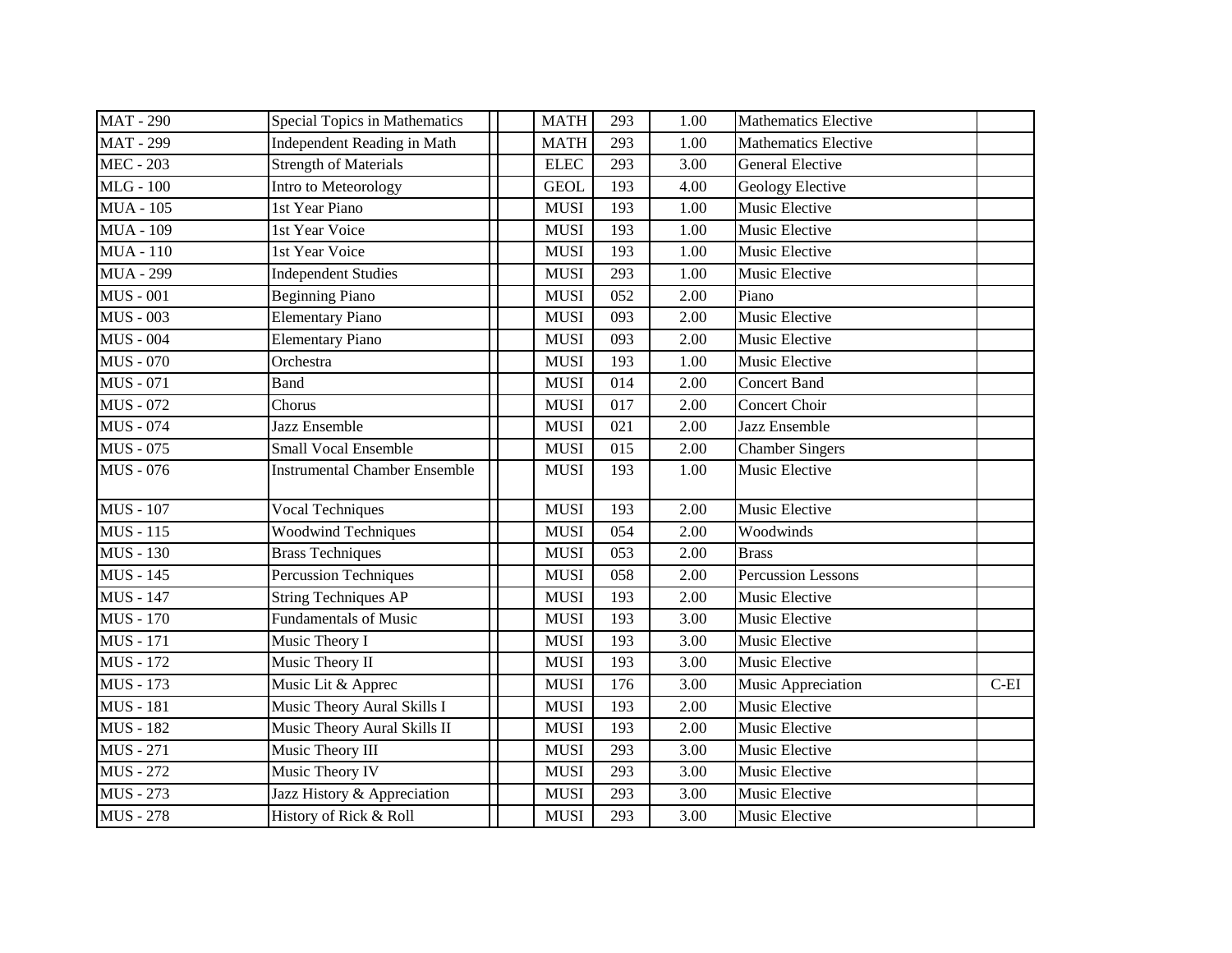| <b>MUS</b> - 281 | Music Theory Aural Skills III       |           | <b>MUSI</b> | 293 | 2.00 | Music Elective                     |  |
|------------------|-------------------------------------|-----------|-------------|-----|------|------------------------------------|--|
| <b>MUS</b> - 282 | Music Theory Aural Skills IV        |           | <b>MUSI</b> | 293 | 2.00 | Music Elective                     |  |
| <b>MUS</b> - 295 | <b>Selected Studies</b>             |           | <b>MUSI</b> | 293 | 0.00 | Music Elective                     |  |
| <b>MUS</b> - 299 | <b>Independent Studies</b>          |           | <b>MUSI</b> | 293 | 0.00 | Music Elective                     |  |
| <b>NAT-250</b>   | Intro-FishForrest&Wildlife Rsc      |           | <b>NSCI</b> | 293 | 4.00 | <b>Natural Science Elective</b>    |  |
| <b>PED - 001</b> | Archery                             |           | <b>PHED</b> | 093 | 1.00 | <b>Physical Education Elective</b> |  |
| <b>PED - 002</b> | <b>Badminton</b>                    |           | <b>PHED</b> | 041 | 1.00 | Badminton                          |  |
| <b>PED - 005</b> | <b>Basketball</b>                   |           | <b>PHED</b> | 093 | 1.00 | <b>Physical Education Elective</b> |  |
| <b>PED - 006</b> | <b>Beginning Bowling</b>            |           | <b>PHED</b> | 043 | 1.00 | Bowling                            |  |
| <b>PED - 007</b> | Intermediate Bowling                |           | <b>PHED</b> | 043 | 1.00 | <b>Bowling</b>                     |  |
| <b>PED - 009</b> | <b>Beginning Golf</b>               |           | <b>PHED</b> | 048 | 1.00 | Golf                               |  |
| <b>PED - 010</b> | <b>Intermediate Golf</b>            |           | <b>PHED</b> | 048 | 1.00 | Golf                               |  |
| <b>PED - 012</b> | Racquetball & Handball              |           | <b>PHED</b> | 093 | 1.00 | <b>Physical Education Elective</b> |  |
| <b>PED - 014</b> | Softball                            |           | <b>PHED</b> | 093 | 1.00 | <b>Physical Education Elective</b> |  |
| <b>PED - 016</b> | <b>Beginning Tennis</b>             |           | <b>PHED</b> | 093 | 1.00 | <b>Physical Education Elective</b> |  |
| <b>PED - 018</b> | <b>Beginning Volleyball</b>         |           | <b>PHED</b> | 057 | 1.00 | Volleyball                         |  |
| <b>PED - 019</b> | <b>Weight Training</b>              |           | <b>PHED</b> | 060 | 1.00 | Beginning Weight Training-Men      |  |
|                  |                                     | <b>Or</b> | <b>PHED</b> | 061 | 1.00 | Beginning Weight Trainng-Women     |  |
| <b>PED - 022</b> | Intermediate Volleyball             |           | <b>PHED</b> | 057 | 1.00 | Volleyball                         |  |
| <b>PED - 024</b> | <b>Aerobic Dance</b>                |           | <b>PHED</b> | 093 | 1.00 | <b>Physical Education Elective</b> |  |
| <b>PED - 026</b> | Bicycling                           |           | <b>PHED</b> | 093 | 1.00 | <b>Physical Education Elective</b> |  |
| <b>PED - 027</b> | <b>Introduction to Fitness</b>      |           | <b>PHED</b> | 093 | 1.00 | <b>Physical Education Elective</b> |  |
| <b>PED - 028</b> | <b>Advanced Fitness</b>             |           | <b>PHED</b> | 093 | 1.00 | <b>Physical Education Elective</b> |  |
| <b>PED - 032</b> | <b>Beginning Fencing</b>            |           | <b>PHED</b> | 093 | 1.00 | <b>Physical Education Elective</b> |  |
| <b>PED - 033</b> | <b>Intermediate Fencing</b>         |           | <b>PHED</b> | 093 | 1.00 | <b>Physical Education Elective</b> |  |
| <b>PED - 037</b> | <b>Martial Arts</b>                 |           | <b>PHED</b> | 093 | 1.00 | <b>Physical Education Elective</b> |  |
| <b>PED - 041</b> | <b>Beginning Downhill Skiing</b>    |           | <b>PHED</b> | 093 | 1.00 | <b>Physical Education Elective</b> |  |
| <b>PED - 042</b> | <b>Intermediate Downhill Skiing</b> |           | <b>PHED</b> | 093 | 1.00 | <b>Physical Education Elective</b> |  |
| <b>PED - 043</b> | <b>Cross Country Skiing</b>         |           | <b>PHED</b> | 093 | 1.00 | <b>Physical Education Elective</b> |  |
| <b>PED - 044</b> | Tumbling & Trampoline               |           | <b>PHED</b> | 093 | 1.00 | <b>Physical Education Elective</b> |  |
| <b>PED - 046</b> | Yoga-Relexation                     |           | <b>PHED</b> | 093 | 1.00 | <b>Physical Education Elective</b> |  |
| <b>PED - 048</b> | Orienteering                        |           | <b>PHED</b> | 093 | 1.00 | <b>Physical Education Elective</b> |  |
| <b>PED - 055</b> | <b>Beginning Swimming</b>           |           | <b>PHED</b> | 093 | 1.00 | <b>Physical Education Elective</b> |  |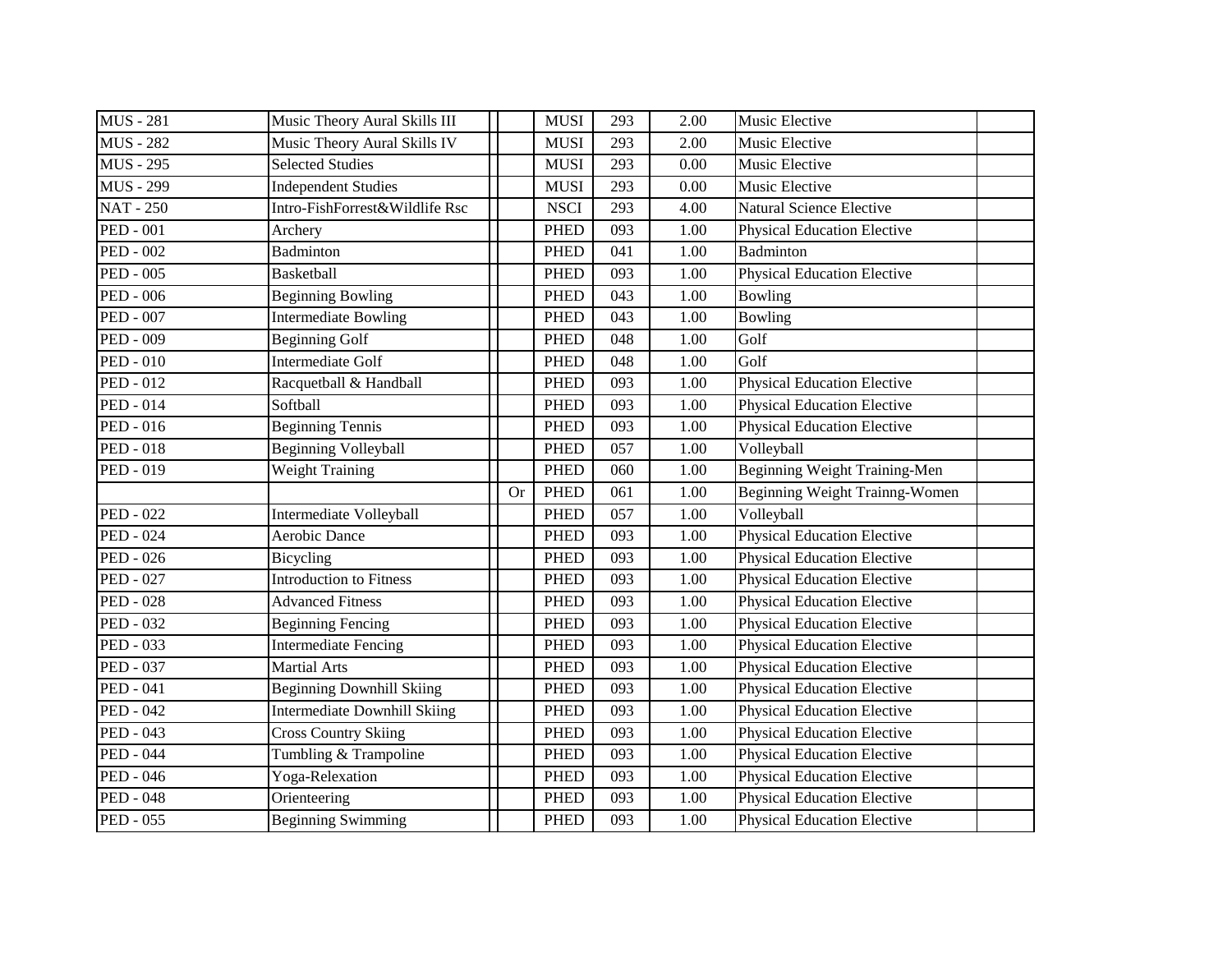| <b>PED - 056</b> | <b>Intermediate Swimming</b>   |           | <b>PHED</b> | 093 | 1.00 | <b>Physical Education Elective</b> |        |
|------------------|--------------------------------|-----------|-------------|-----|------|------------------------------------|--------|
| <b>PED - 058</b> | Life Guard Training            |           | <b>PHED</b> | 093 | 1.00 | <b>Physical Education Elective</b> |        |
| <b>PED - 061</b> | <b>SCUBA Diving</b>            |           | <b>PHED</b> | 093 | 1.00 | <b>Physical Education Elective</b> |        |
| <b>PED - 071</b> | <b>Intermediate Tennis</b>     |           | <b>PHED</b> | 093 | 1.00 | <b>Physical Education Elective</b> |        |
| <b>PED - 102</b> | <b>Basketball Fundamentals</b> |           | <b>PHED</b> | 193 | 1.00 | <b>Physical Education Elective</b> |        |
| <b>PED - 104</b> | <b>Badminton</b>               |           | <b>PHED</b> | 041 | 1.00 | Badminton                          |        |
| <b>PED - 106</b> | Curling                        |           | <b>PHED</b> | 193 | 1.00 | <b>Physical Education Elective</b> |        |
| <b>PED - 108</b> | <b>Ballroom Dance</b>          |           | <b>PHED</b> | 193 | 1.00 | <b>Physical Education Elective</b> |        |
| <b>PED - 109</b> | Golf                           |           | <b>PHED</b> | 048 | 1.00 | Golf                               |        |
| <b>PED - 110</b> | Racquetball & Handball         |           | <b>PHED</b> | 193 | 1.00 | <b>Physical Education Elective</b> |        |
| <b>PED - 113</b> | <b>Beginning Swimming</b>      |           | <b>PHED</b> | 193 | 1.00 | <b>Physical Education Elective</b> |        |
| <b>PED</b> - 115 | Volleyball                     |           | <b>PHED</b> | 057 | 1.00 | Volleyball                         |        |
| <b>PED</b> - 116 | Tennis                         |           | <b>PHED</b> | 193 | 1.00 | <b>Physical Education Elective</b> |        |
| <b>PED - 117</b> | Soccer                         |           | <b>PHED</b> | 193 | 1.00 | <b>Physical Education Elective</b> |        |
| <b>PED - 118</b> | <b>Weight Training</b>         |           | <b>PHED</b> | 060 | 1.00 | Beginning Weight Training-Men      |        |
|                  |                                | <b>Or</b> | <b>PHED</b> | 061 | 1.00 | Beginning Weight Trainng-Women     |        |
| <b>PED</b> - 123 | <b>CPR</b>                     |           | <b>PHED</b> | 193 | 1.00 | <b>Physical Education Elective</b> |        |
| <b>PED</b> - 124 | Alcohol&Othr Drugs: Aware Alt  |           | <b>PHED</b> | 193 | 1.00 | <b>Physical Education Elective</b> |        |
| <b>PED</b> - 127 | <b>Fitness for Life</b>        |           | <b>PHED</b> | 101 | 2.00 | Concepts of Healthful Living       |        |
| <b>PED</b> - 131 | <b>Officiating Volleyball</b>  |           | <b>PHED</b> | 193 | 1.00 | <b>Physical Education Elective</b> |        |
| PED - 132        | <b>Officiating Basketball</b>  |           | <b>PHED</b> | 193 | 1.00 | <b>Physical Education Elective</b> |        |
| PED - 134        | <b>Officiating Soccer</b>      |           | <b>PHED</b> | 193 | 1.00 | <b>Physical Education Elective</b> |        |
| <b>PED - 135</b> | <b>Officiating Gymnastics</b>  |           | <b>PHED</b> | 193 | 1.00 | <b>Physical Education Elective</b> |        |
| <b>PED - 204</b> | Princ of&Intro-Physical Educ   |           | <b>PHED</b> | 293 | 2.00 | <b>Physical Education Elective</b> |        |
| <b>PED - 208</b> | Devmtl Activities for Children |           | <b>EDUC</b> | 293 | 2.00 | <b>Education Elective</b>          |        |
| <b>PED - 209</b> | Nutrition and Weight Control   |           | <b>PHED</b> | 293 | 3.00 | <b>Physical Education Elective</b> |        |
| <b>PED</b> - 211 | Physical Ed for Elem Schools   |           | <b>EDUC</b> | 293 | 2.00 | <b>Education Elective</b>          |        |
| PED - 213        | First Aid&Emerg Medical Care   |           | <b>PHED</b> | 293 | 3.00 | <b>Physical Education Elective</b> |        |
| <b>PED - 220</b> | Water Safety Instructor        |           | <b>PHED</b> | 293 | 2.00 | <b>Physical Education Elective</b> |        |
| <b>PED - 299</b> | Independ Study in Physical Ed  |           | <b>PHED</b> | 293 | 1.00 | <b>Physical Education Elective</b> |        |
| PHI - 101        | Intro to Philosophy            |           | PHIL        | 120 | 3.00 | Phil Foundtions Human Nature       | $C-PF$ |
| <b>PHI</b> - 201 | <b>Asian Philosophy</b>        |           | PHIL        | 265 | 3.00 | Asian Philosophy + Religion        | $C-BB$ |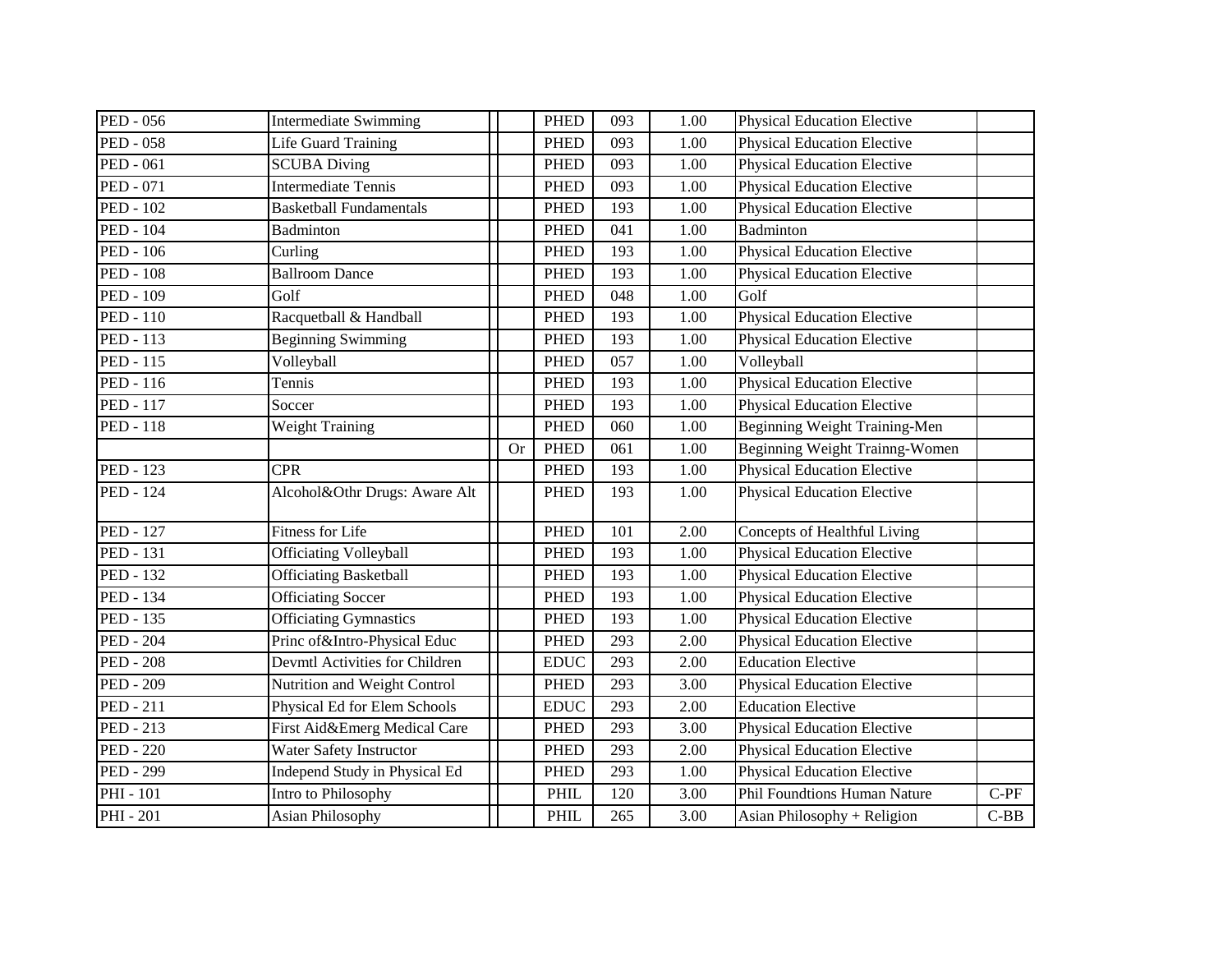| PHI - 203        | American Indian Philosophies     | PHIL        | 293 | 3.00              | Philosophy Elective     | $C-DD$ |
|------------------|----------------------------------|-------------|-----|-------------------|-------------------------|--------|
| PHI - 205        | Philosophy Love Sex&Friendship   | PHIL        | 293 | 3.00              | Philosophy Elective     |        |
| PHI-210          | <b>Thinking Critically</b>       | PHIL        | 293 | 3.00              | Philosophy Elective     |        |
| PHI-211          | <b>Elementary Logic</b>          | PHIL        | 210 | 3.00              | Logic                   |        |
| PHI - 226        | Philosophical Ideas Literature   | <b>PHIL</b> | 293 | 3.00              | Philosophy Elective     |        |
| PHI - 233        | The Concept of Mental Illness    | PHIL        | 293 | 3.00              | Philosophy Elective     |        |
| <b>PHI</b> - 237 | Technology Values & Society      | PHIL        | 293 | 3.00              | Philosophy Elective     |        |
| PHI - 240        | Existentialism                   | PHIL        | 293 | 3.00              | Philosophy Elective     |        |
| PHI - 241        | Ethics                           | PHIL        | 293 | 3.00              | Philosophy Elective     |        |
| PHI - 242        | Social & Political Philosophy    | PHIL        | 293 | 3.00              | Philosophy Elective     |        |
| PHI - 244        | <b>Environmental Ethics</b>      | PHIL        | 293 | 3.00              | Philosophy Elective     |        |
| <b>PHI</b> - 248 | <b>Biomedical Ethics</b>         | PHIL        | 293 | 3.00              | Philosophy Elective     |        |
| PHI - 253        | Philosophy of the Arts           | PHIL        | 293 | 3.00              | Philosophy Elective     |        |
| <b>PHI</b> - 258 | Human Nature Religion&Society    | PHIL        | 293 | 3.00              | Philosophy Elective     |        |
| PHI - 259        | Philosophy & Racism              | PHIL        | 293 | 3.00              | Philosophy Elective     |        |
| <b>PHI</b> - 291 | Selected Topics in Philosophy    | <b>PHIL</b> | 293 | 3.00              | Philosophy Elective     |        |
| PHI - 299        | Independ Reading in Philosophy   | PHIL        | 293 | 1.00              | Philosophy Elective     |        |
| <b>PHS - 202</b> | Anatomy & Physiology             | <b>BIOL</b> | 293 | 4.00              | <b>Biology Elective</b> |        |
| <b>PHS</b> - 203 | Anatomy & Physiology             | <b>BIOL</b> | 293 | 3.00              | <b>Biology Elective</b> |        |
| <b>PHS - 230</b> | Human Anatomy & Physiology       | <b>BIOL</b> | 293 | 5.00              | <b>Biology Elective</b> |        |
| <b>PHS</b> - 235 | <b>Human Physiology</b>          | <b>BIOL</b> | 293 | 5.00              | <b>Biology Elective</b> |        |
| <b>PHS</b> - 250 | Updates<br>BiochemHumPhys&Microb | <b>BIOL</b> | 293 | 3.00              | <b>Biology Elective</b> |        |
| <b>PHY - 107</b> | Foundations of Physics           | <b>PHYS</b> | 193 | 4.00              | Physics Elective        |        |
| $PHY - 110$      | Physics for Health Sciences      | <b>PHYS</b> | 193 | 3.00              | Physics Elective        |        |
| PHY - 115        | Energy and the Environment       | <b>PHYS</b> | 193 | 3.00              | Physics Elective        |        |
| PHY - 141        | <b>College Physics I</b>         | <b>PHYS</b> | 193 | $\overline{5.00}$ | Physics Elective        |        |
| <b>PHY - 201</b> | <b>University Physics I</b>      | <b>PHYS</b> | 241 | 5.00              | Modern Physics +L       |        |
| <b>PHY - 202</b> | University Physics II            | <b>PHYS</b> | 122 | 5.00              | General Physics 2+L     |        |
| <b>PHY - 205</b> | <b>Modern Physics</b>            | <b>PHYS</b> | 121 | 3.00              | General Physics 1 +L    | $C-PN$ |
| <b>PHY - 291</b> | Topics in Physics                | <b>PHYS</b> | 293 | 1.00              | Physics Elective        |        |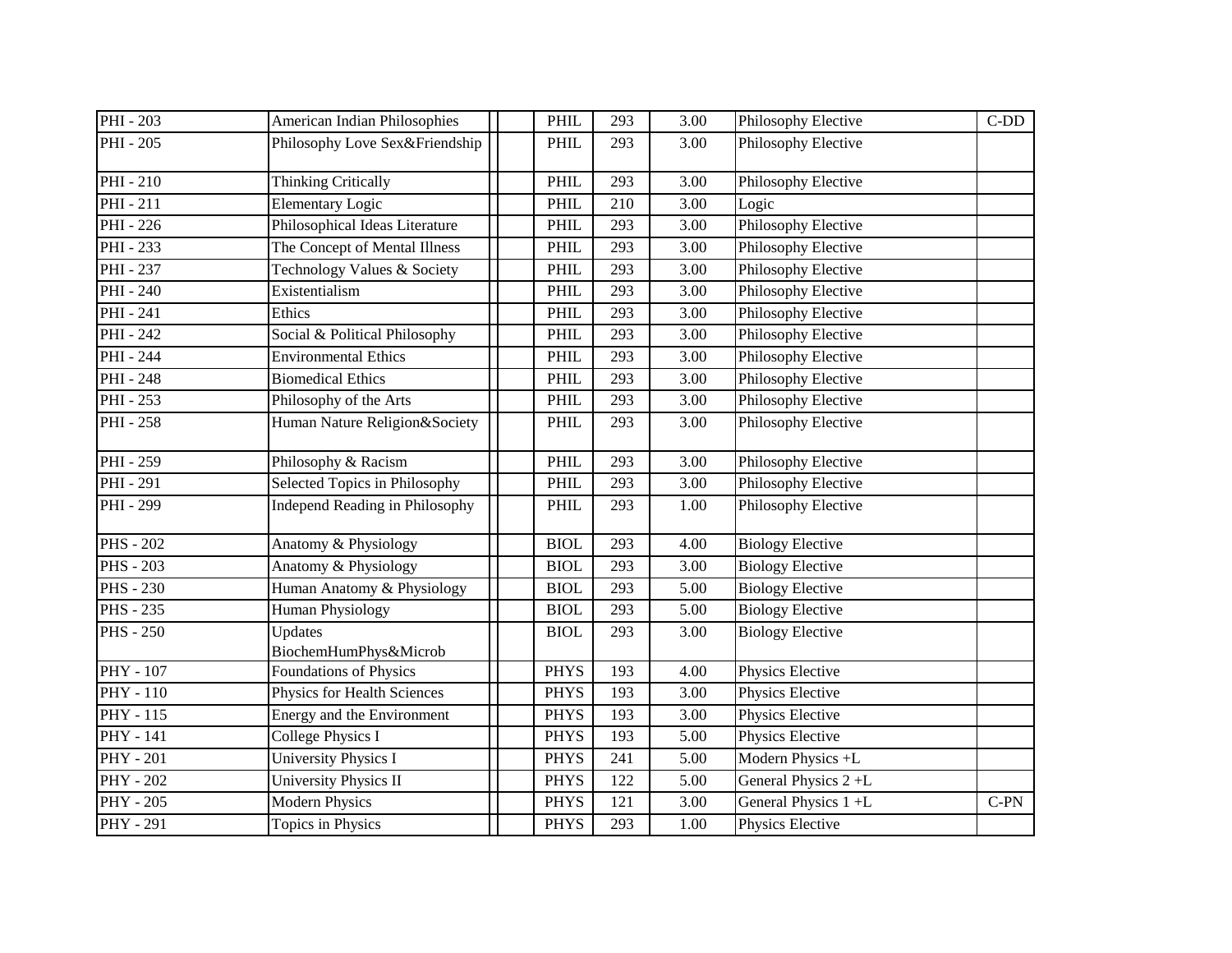| <b>PHY - 299</b>       | <b>Independent Study</b>            | <b>PHYS</b> | 293 | 1.00 | Physics Elective                  |         |
|------------------------|-------------------------------------|-------------|-----|------|-----------------------------------|---------|
| <b>POL</b> - 101       | Introduction to Politics            | <b>POLI</b> | 193 | 3.00 | <b>Political Science Elective</b> |         |
| <b>POL</b> - 104       | American Government & Politics      | <b>POLI</b> | 130 | 3.00 | United States Politics + Govt     | $C$ -IS |
| <b>POL</b> - 106       | Comp Pol Major Nat                  | <b>POLI</b> | 193 | 3.00 | <b>Political Science Elective</b> |         |
| <b>POL</b> - 120       | Politics of Crime & Punishment      | <b>POLI</b> | 193 | 3.00 | <b>Political Science Elective</b> |         |
| <b>POL</b> - 160       | <b>Comparative Politics</b>         | <b>POLI</b> | 160 | 3.00 | Intro to Comparative Politics     |         |
| POL - 175              | <b>International Politics</b>       | <b>POLI</b> | 150 | 3.00 | Intro to International Studies    | $C-BB$  |
| <b>POL</b> - 201       | Intro to Political Theory           | <b>POLI</b> | 293 | 3.00 | <b>Political Science Elective</b> |         |
| <b>POL</b> - 215       | Media & Politics                    | <b>POLI</b> | 293 | 3.00 | Political Science Elective        |         |
| <b>POL</b> - 219       | <b>Public Policy</b>                | <b>POLI</b> | 293 | 3.00 | <b>Political Science Elective</b> |         |
| <b>POL</b> - 235       | <b>Politics American Minorities</b> | <b>POLI</b> | 293 | 3.00 | <b>Political Science Elective</b> |         |
| $POL - 250$            | Government & Business               | <b>POLI</b> | 293 | 3.00 | <b>Political Science Elective</b> |         |
| <b>POL</b> - 298       | <b>Special Topics</b>               | <b>POLI</b> | 293 | 1.00 | <b>Political Science Elective</b> |         |
| <b>POL - 299</b>       | <b>Independent Reading</b>          | POLI        | 293 | 1.00 | <b>Political Science Elective</b> |         |
| <b>POL - 308</b>       | <b>American Presidency</b>          | <b>POLI</b> | 393 | 3.00 | <b>Political Science Elective</b> |         |
| <b>PSY - 201</b>       | <b>Introductory Psychology</b>      | <b>PSYC</b> | 100 | 4.00 | General Psychology                | $C-IS$  |
| $\overline{PSY}$ - 202 | <b>Introductory Psych</b>           | <b>PSYC</b> | 100 | 3.00 | General Psychology                | $C-IS$  |
| <b>PSY - 203</b>       | Ind&Inst: Concepts/Experience       | <b>PSYC</b> | 293 | 3.00 | <b>Psychology Elective</b>        |         |
| <b>PSY - 208</b>       | Psychology of Gender                | <b>PSYC</b> | 293 | 3.00 | <b>Psychology Elective</b>        |         |
| <b>PSY - 210</b>       | <b>Statistical Methods in Psych</b> | <b>SSCI</b> | 224 | 3.00 | <b>Basic Statistics</b>           | $C-QR$  |
| <b>PSY</b> - 224       | Conceptual Intro to Statistics      | <b>PSYC</b> | 293 | 1.00 | <b>Psychology Elective</b>        |         |
| <b>PSY - 250</b>       | Life Span Devel Psy                 | <b>PSYC</b> | 220 | 3.00 | Lifespan Human Devlopment         |         |
| $\overline{PSY}$ - 254 | <b>Behavioral Neuroscience</b>      | <b>PSYC</b> | 293 | 3.00 | <b>Psychology Elective</b>        |         |
| <b>PSY - 270</b>       | Psych Approaches-Minority Iss       | <b>PSYC</b> | 293 | 3.00 | Psychology Elective               |         |
| <b>PSY - 299</b>       | Directed Study in Psychology        | <b>PSYC</b> | 293 | 1.00 | <b>Psychology Elective</b>        |         |
| <b>PSY - 309</b>       | Abnormal Psychology                 | <b>PSYC</b> | 212 | 3.00 | Abnormal Psychology               |         |
| PSY - 311              | <b>Current Topics in Psychology</b> | <b>PSYC</b> | 393 | 1.00 | <b>Psychology Elective</b>        |         |
| <b>PSY - 360</b>       | Psych of Childhood&Adolescence      | <b>PSYC</b> | 393 | 3.00 | Psychology Elective               |         |
| <b>PSY - 362</b>       | Psychology of Adulthood&Aging       | <b>PSYC</b> | 393 | 3.00 | <b>Psychology Elective</b>        |         |
| <b>REL</b> - 101       | Intro to Study of Religion          | <b>THRS</b> | 193 | 3.00 | Theo + Relgs Studies Elective     |         |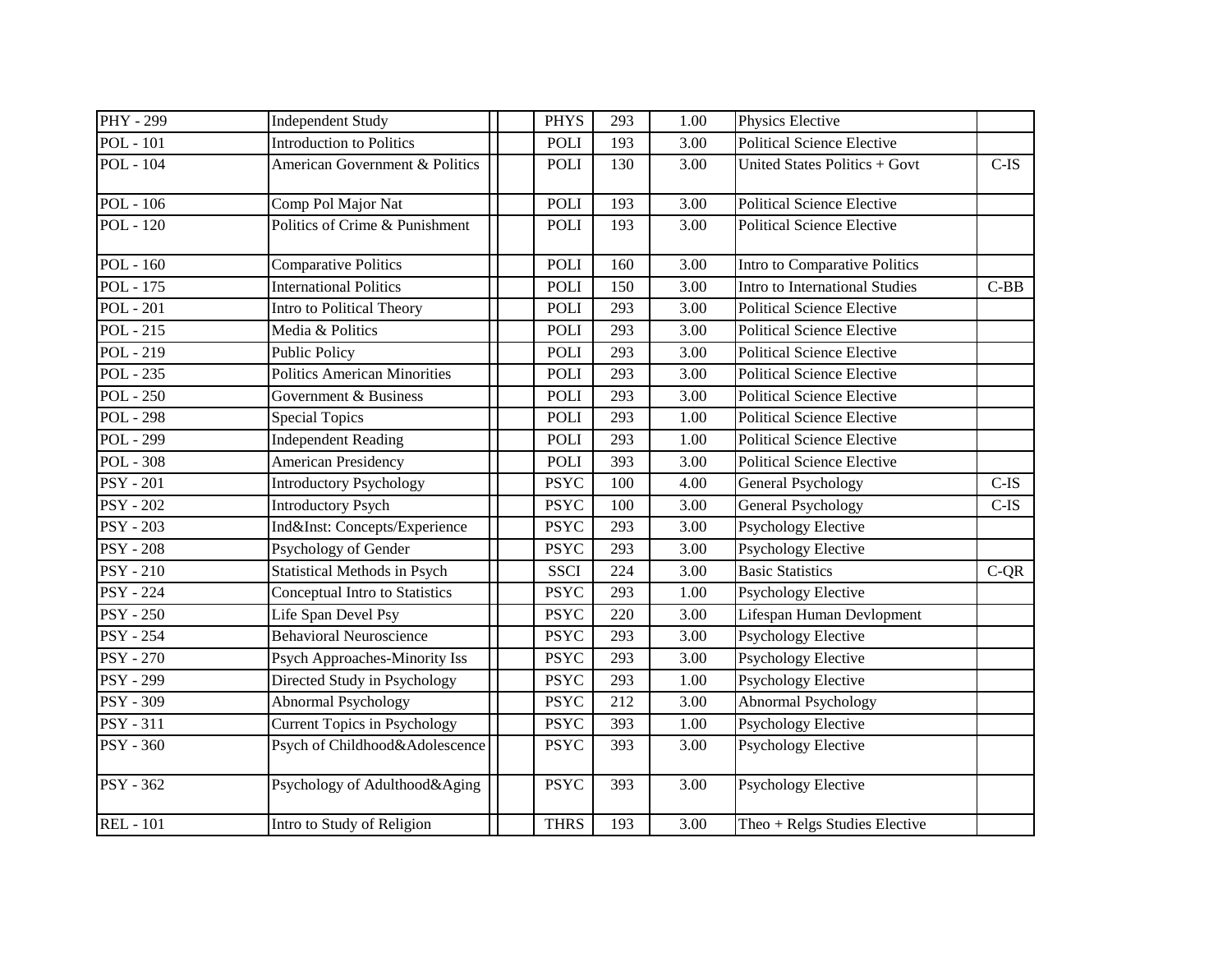| <b>REL</b> - 203 | <b>American Indian Philosophies</b>   | PHIL        | 293 | 3.00 | Philosophy Elective              |               |
|------------------|---------------------------------------|-------------|-----|------|----------------------------------|---------------|
| SOC - 101        | Intro to Sociology                    | <b>SOCI</b> | 100 | 3.00 | <b>Introduction to Sociology</b> | $C$ -IS       |
| SOC - 125        | Amer Society in Contemp World         | <b>SOCI</b> | 193 | 3.00 | <b>Sociology Elective</b>        |               |
| SOC - 130        | <b>Contemporary Social Problems</b>   | <b>SOCI</b> | 193 | 3.00 | <b>Sociology Elective</b>        |               |
| $SOC - 160$      | Sociology of Human Sexuality          | <b>SOCI</b> | 193 | 3.00 | <b>Sociology Elective</b>        |               |
| SOC - 205        | <b>Global Social Problems</b>         | SOCI        | 293 | 3.00 | Sociology Elective               |               |
| SOC - 231        | Crime & Criminal Justice              | <b>SOCI</b> | 293 | 3.00 | Sociology Elective               |               |
| SOC - 234        | Sociology of Race & Ethnicity         | <b>SOCI</b> | 293 | 3.00 | Sociology Elective               |               |
| $SOC - 238$      | Sociological Perspect Gender          | <b>SOCI</b> | 293 | 3.00 | <b>Sociology Elective</b>        |               |
| SOC - 275        | Sociology of Religion                 | <b>SOCI</b> | 293 | 3.00 | Sociology Elective               |               |
| SOC - 285        | Sociology of Health & Illness         | <b>SOCI</b> | 293 | 3.00 | Sociology Elective               |               |
| SOC - 291        | Selected Topics in Sociology          | <b>SOCI</b> | 293 | 1.00 | Sociology Elective               |               |
| SOC - 299        | <b>Independ Reading in Sociology</b>  | <b>SOCI</b> | 293 | 1.00 | Sociology Elective               |               |
| SOC - 335        | <b>Introductory Social Psychology</b> | <b>SOCI</b> | 393 | 3.00 | Sociology Elective               |               |
| SOC - 355        | Sociology of the Environment          | <b>SOCI</b> | 393 | 3.00 | <b>Sociology Elective</b>        |               |
| <b>SPA</b> - 101 | 1st Semester Spanish                  | <b>SPAN</b> | 101 | 4.00 | <b>Elementary Spanish 1</b>      |               |
| SPA - 102        | Second Semester Spanish               | <b>SPAN</b> | 102 | 4.00 | <b>Elementary Spanish 2</b>      | $C-SL$        |
| SPA - 103        | First Semester Spansh - Part I        | <b>SPAN</b> | 193 | 2.00 | Spanish Elective                 |               |
| SPA - 104        | First Semester Spnsh - Part II        | <b>SPAN</b> | 193 | 2.00 | <b>Spanish Elective</b>          |               |
| SPA - 105        | 2nd Semester Spanish                  | <b>SPAN</b> | 102 | 4.00 | <b>Elementary Spanish 2</b>      | $C-SL$        |
| SPA - 106        | Second Semester - Part I              | <b>SPAN</b> | 193 | 2.00 | Spanish Elective                 |               |
| SPA - 107        | Second Semester - Part II             | <b>SPAN</b> | 193 | 2.00 | Spanish Elective                 |               |
| SPA - 118        | Practical Spoken Spanish              | <b>SPAN</b> | 193 | 1.00 | <b>Spanish Elective</b>          |               |
| SPA - 201        | 3rd Semester Spanish                  | <b>SPAN</b> | 203 | 4.00 | Intermediate Spanish 1           | $C-SL$        |
| SPA - 203        | Third Semester - Part I               | <b>SPAN</b> | 293 | 2.00 | <b>Spanish Elective</b>          |               |
| <b>SPA</b> - 204 | Third Semester - Part II              | <b>SPAN</b> | 293 | 2.00 | Spanish Elective                 |               |
| SPA - 205        | 4th Semester Spanish                  | <b>SPAN</b> | 204 | 4.00 | Intermediate Spanish 2           | $\mbox{C-SL}$ |
| <b>SPA</b> - 206 | Fourth Semester - Part I              | <b>SPAN</b> | 293 | 2.00 | <b>Spanish Elective</b>          |               |
| SPA - 207        | Fourth Semester - Part II             | <b>SPAN</b> | 293 | 2.00 | Spanish Elective                 |               |
| SPA - 215        | Elementary Conversation&Comp          | <b>SPAN</b> | 293 | 1.00 | Spanish Elective                 |               |
| SPA - 216        | Elementary Conversation&Comp          | <b>SPAN</b> | 293 | 1.00 | Spanish Elective                 |               |